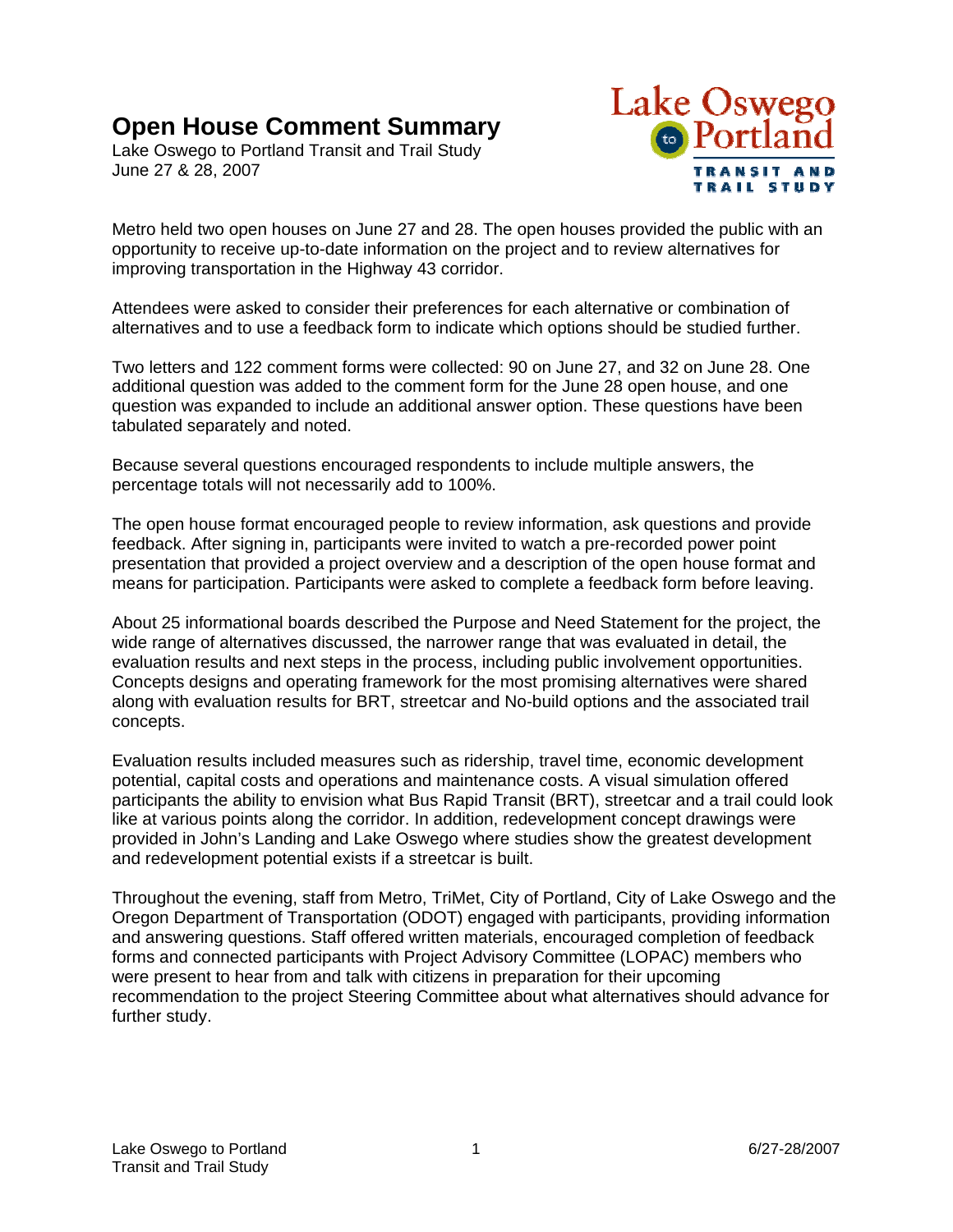# **On average, how often do you travel through the project area?**

More than half of respondents indicated that they traveled through the corridor every day, and over 80% of respondents said that they traveled through the corridor once a week.



# **How do you usually travel through the project area?**

While almost 90% of respondents report using a personal car or truck to travel through the project area, substantial subgroups indicated that they also use the bus (28%), bicycle (18%), and/or walk (14%).



# **Why do you usually travel through the project area?**

Respondents described their reason for travel as largely based on shopping, errands, and attending specific events. A minority, roughly 1/3 of respondents, use the corridor for business or as part of a daily commute.

Other popular reasons included recreation, exercise, and church.



# **What do you like about the BRT alternative? What concerns you about it?**

Respondents were predominantly attracted to BRT because of its lower initial costs and a perception that it would pose fewer impacts to existing neighborhoods and Highway 43. BRT was also favored because of the perception that using BRT along Macadam would free up the Willamette Shoreline right of way for the development of a superior regional walking and biking trail.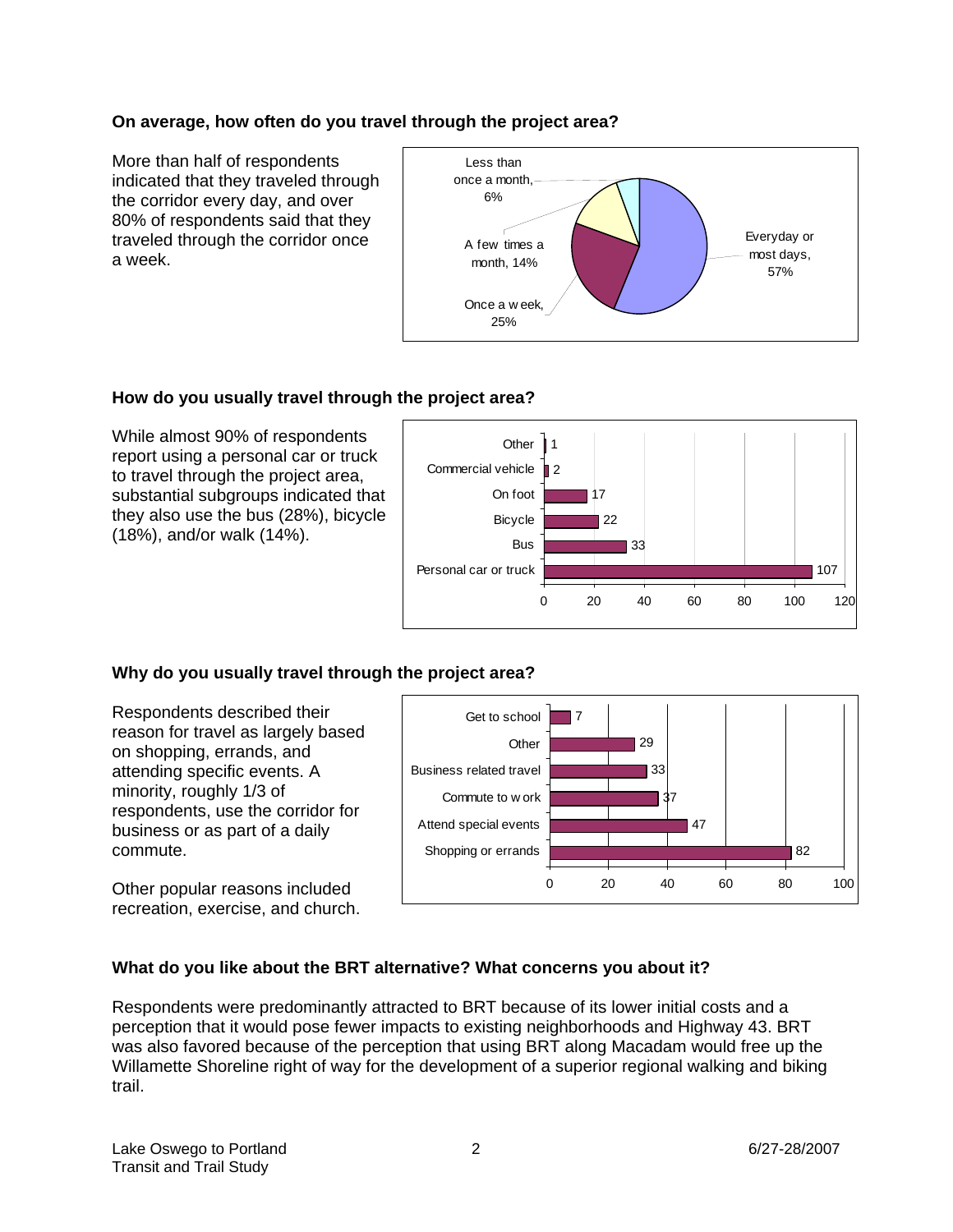Participants perceived BRT as a proven technology, and a more flexible option than streetcar. Respondents felt that it could be easily integrated into the existing system and adapted to fit future needs when and if ridership trends change.

Several respondents felt that BRT would be generally superior to the current bus service, providing faster service, higher capacity, and amenities that would benefit the entire transit system.

Respondents expressed the most concern that BRT would fail to adequately address traffic and congestion issues. Some people felt that that BRT would cause congestion to increase and others noted that busses would still be subject to traffic problems regardless of special treatments. There were also several concerns that adding BRT would not suffice as a long term solution. Some felt that BRT would not address existing transit system deficiencies and may lead to a reduction in other local transit services.

While respondents liked BRT's lower initial costs, they were also wary of the higher cost of operations and maintenance.

Respondents were skeptical that BRT will serve to attract adequate ridership and felt that it would not be a suitably enticing transportation alternative. BRT was also perceived as being a slower option than Streetcar.

Several respondents perceived that BRT would pose greater environmental impacts, including pollution, noise, and damage to roads. Some respondents were also concerned that BRT would lead to increased traffic danger and would have implications for station safety and crime.

## **What do you like about the streetcar alternative? What concerns you about it?**

Participants were impressed with the streetcar's ability to lessen air pollution and minimize environmental impacts associated with auto-dependent transportation options. Respondents also liked the clean and modern design of the streetcar, as well as the smooth ride and scenic views that it provided. It was also noted that the romantic allure of the streetcar system could help to promote the region's tourism economy while simultaneously improving development opportunities along Macadam Avenue and in Lake Oswego.

Respondents expressed excitement about the streetcar's compatibility with regional transportation plans and were interested in an increased emphasis on multi-modal (i.e: bike lanes next to streetcar rails) forms of public transportation.

Respondents felt that the streetcar would provide a safer and more reliable alternative to conventional bus and could help increase suburban ridership. Respondents felt that the streetcar could help to reduce traffic on Highway 43 while providing a fast and comfortable commute into downtown.

A significant number of participants opposed the streetcar system primarily because of the potential impacts to neighborhoods and the capital costs associated with its development. Residents who live in and around the project area expressed concern with noise and construction impacts. Many residents felt that a streetcar would negatively impact property values, ruin the view for many riverfront condo owners, and adversely affect parking lots along the streetcar alignment.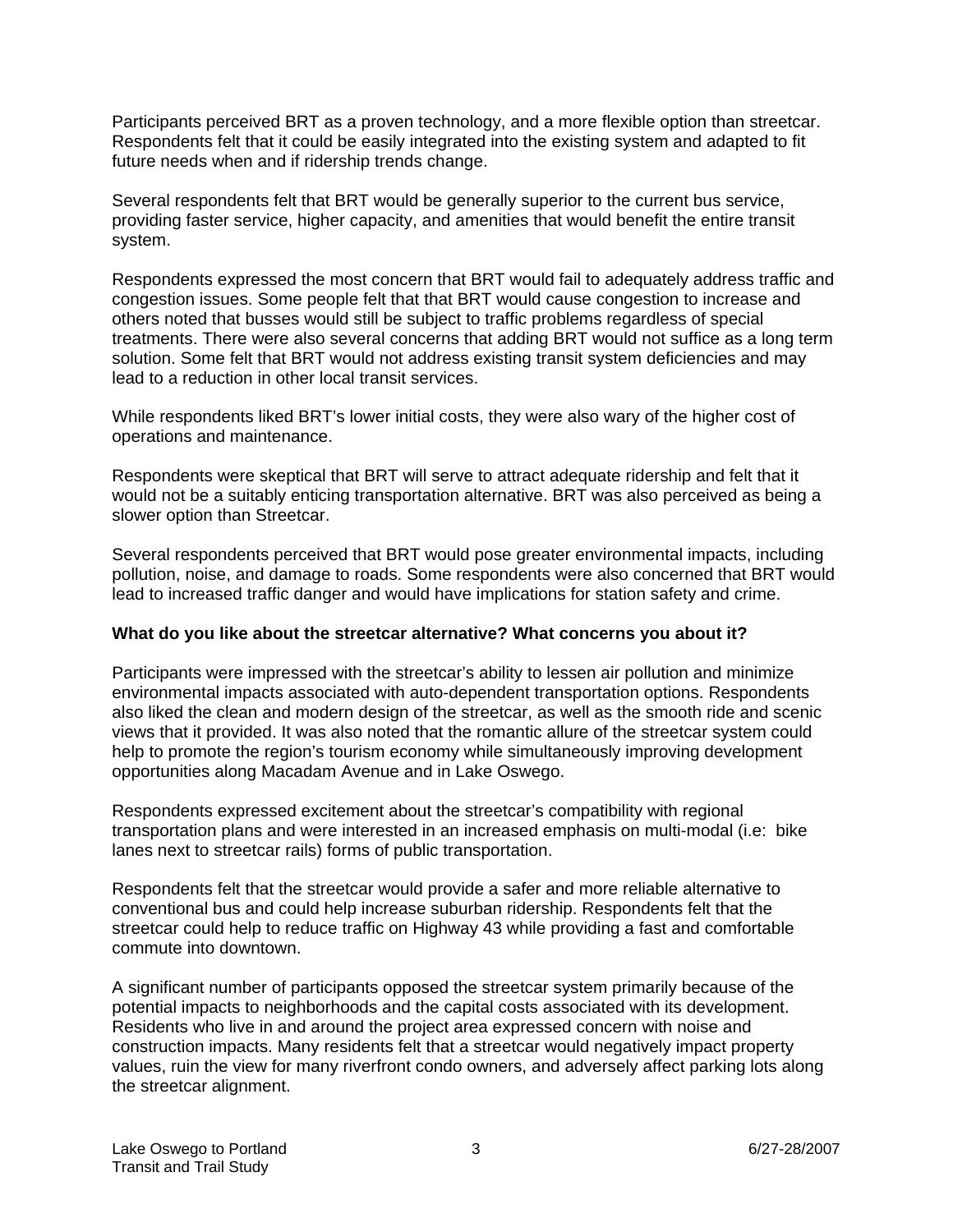A number of participants asked or a more cost effective transportation solution instead of a regional streetcar system. Many asked for more bike and pedestrian trails, trolleys, and trains in stead of a streetcar. Several residents noted that a streetcar was often incompatible with these other modes and that the city should place a greater emphasis upon bike and pedestrian projects. Others felt the city should pursue more pressing capital projects such as sewer repair.

Many participants were concerned about the capacity of a single track system and questioned whether the tunnel would be able to accommodate additional streetcar tracks. Several respondents felt that the streetcar was unsafe, slow, costly, and inefficient.

# **Which streetcar design option do you prefer through John's Landing?**

At the June 27 open house, when given the two options above, respondents selected the Willamette Shoreline option by a 2:1 margin.



In contrast to the June 27, open house, respondents at the June 28, open house overwhelmingly favored using Macadam or both Macadam and the Willamette Shoreline. Only 7% of respondents from the second open house favored operating the streetcar on the Willamette Shoreline right of way.

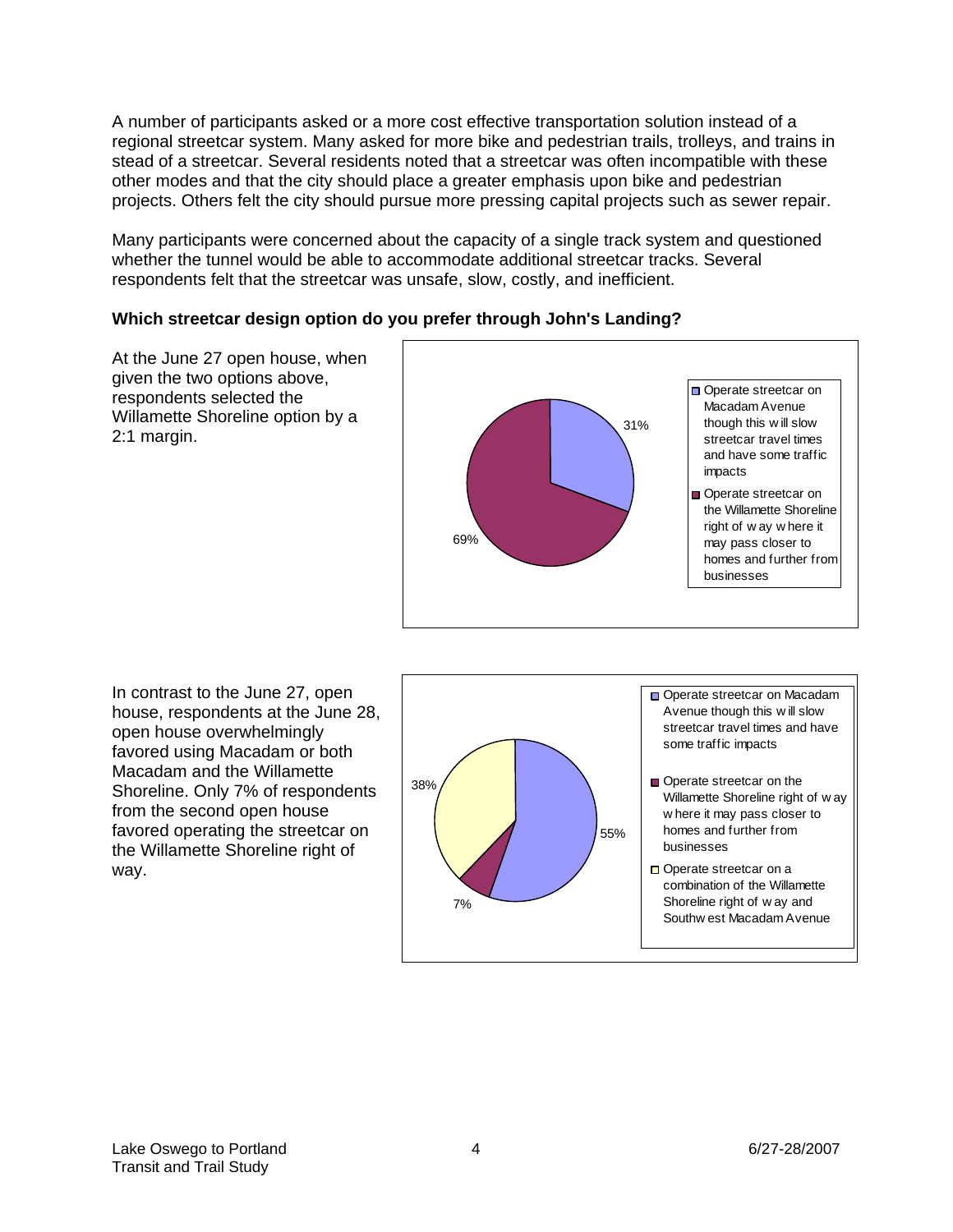## **Which location do you prefer for a streetcar terminus and park and ride location in Lake Oswego?**

Several respondents indicated that they did not care about the park and ride location, while several said that they didn't care for the choices offered. (Most did not offer alternatives.) Other suggestions included stops at: the Foothills, south of George Rogers park, West Linn, Lakeridge High Area, and Cook Station.



## **Which alternative or combination of alternatives do you think should be advanced for further study?**

While the streetcar alternative received the most support overall, the three build alternatives received nearly equal support at the second open house.



## **Which trail option do you think is the most viable candidate for further study?\***

The "other" responses heavily favored some form of trail, but most suggested improving the existing trail and avoiding the Willamette Shoreline right of way. Two respondents requested that bicyclists be separated from pedestrians, and there were two requests for preserving the excursion trolley.

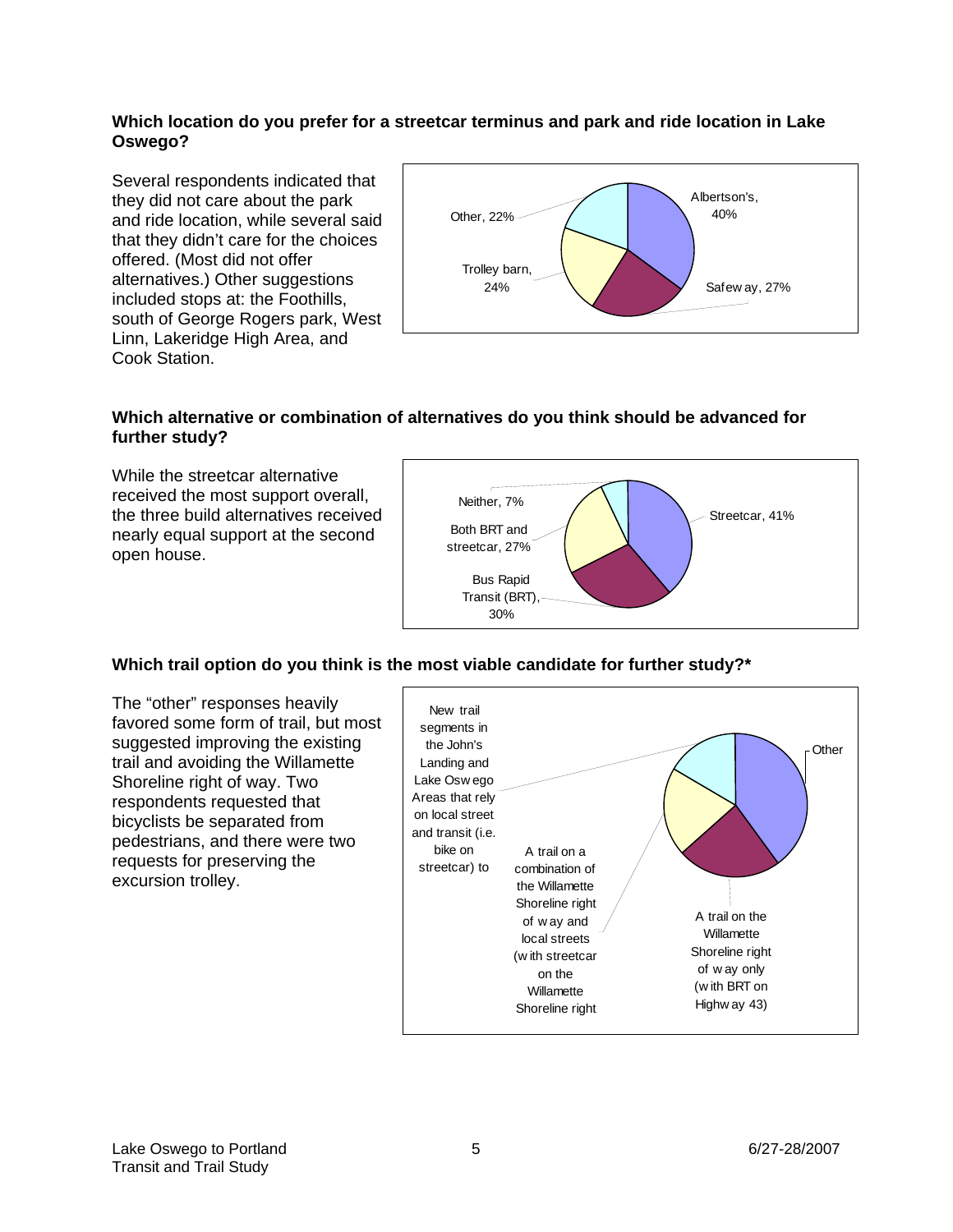# **Is there anything else that you would like the project team to consider?**

These comments and suggestions were broken down by category. Those comments marked with asterisks (\*) are those that came up more than once:

## **Trail**

- Consider the trail as an integral part of the plan \*\*\*\*\*\*\*\*
- Willamette Shore track should be converted to a bike path \*\*
- Separate pedestrians from bicycles \*\*
- Build just a bike path \*
- Don't let streetcar preclude the path
- Require foot and bike traffic to board the streetcar to transit the difficult "segment 1" portion
- The corridor is too narrow for bikes and trails

#### **Streetcar**

- Keep trolley service \*
- Rail doesn't belong in mixed traffic
- **Extend streetcar to Kruse Way**
- Consider whether streetcar is for encouraging development or traffic reduction
- Avoid single track if possible
- Include increased walking and transfer times when estimating travel time
- Consider streetcar security use trained operators

#### **BRT**

• Run BRT only during rush hour

#### **Stops**

- Protect neighborhoods from park and ride related traffic/impacts \*\*
- Add a stop at Avalon and the Who-Song Restaurant site
- Limit stops in John's Landing
- There are safety issues associated with Briarwood Station
- Consider station security

#### **Alternative Solutions**

- Improve existing services \*\*\*
- Reconsider Willamette River options \*\*
- Reconsider reversed lanes options \*
- Reconsider bus service on Terwilliger
- Promote carpooling as another option
- Create a new lane

#### **Other Considerations**

- Consider an east bank option with a crossing to Lake Oswego \*\*\*\*\*
- Use streetcar to the Sellwood Bridge, then BRT to Lake Oswego \*
- Keep technological growth in mind \*
- Consider I-5 the dominant north/south corridor \*
- Approach the project from a completely integrated regional plan \*
- Keep the public informed/continue to gather input \*
- Consider privacy and the proximity of right of way to condos and homes \*
- Consider drainage issues on Fielding Road
- Create economic development in downtown Lake Oswego
- Do not decide until the new [Sellwood?] bridge is built
- Preserve space along the Willamette for recreation and parks related activities
- Consider effects on businesses
- Consider long term use of heavy rail
- Set fiscal priorities against other projects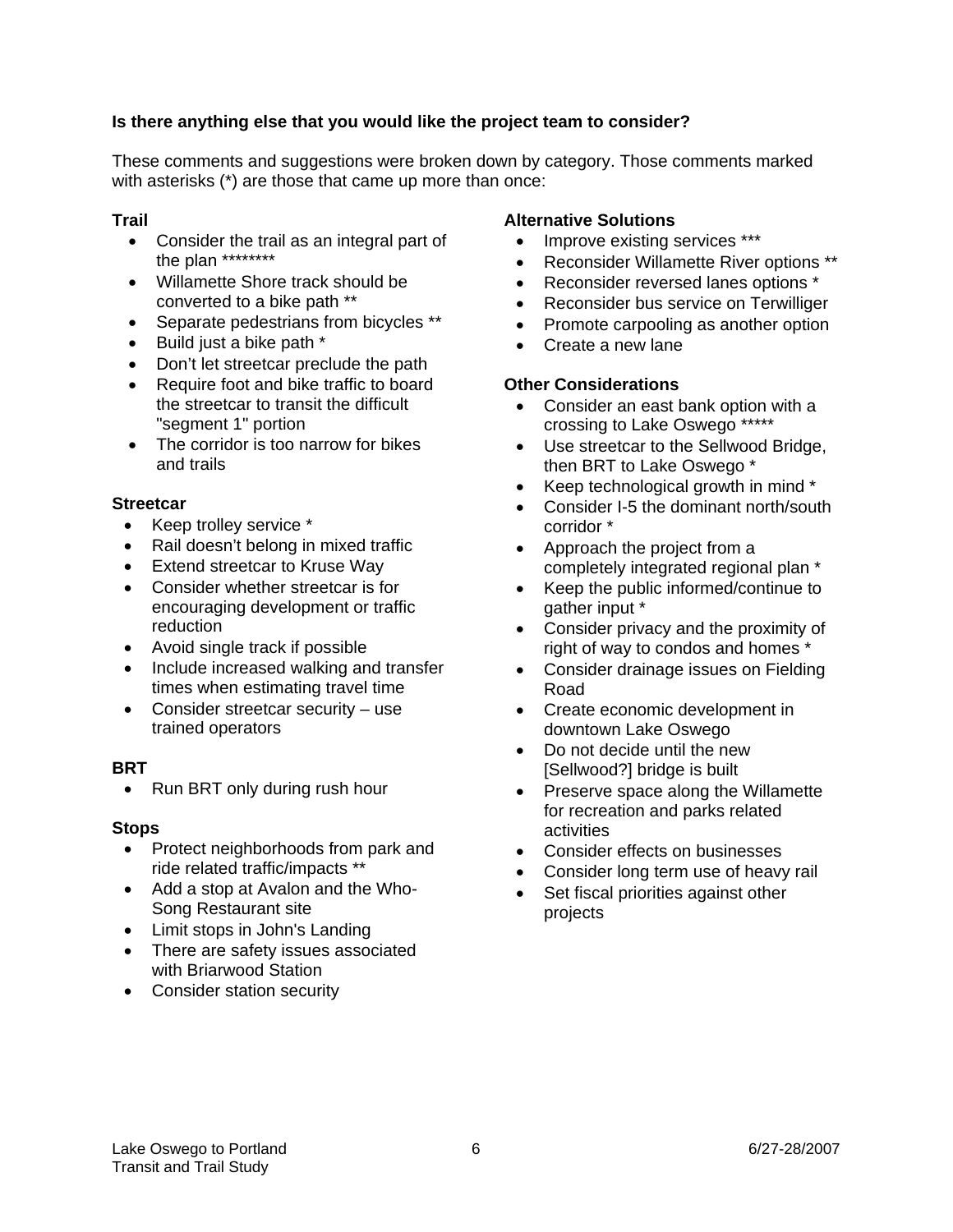#### **How did you hear about this open house?**

Though a majority of attendees learned about the open houses via a postcard from Metro, some indicated they heard about the open houses at LOPAC meetings, neighborhood meetings, and through the Boy Scouts.



# **Do you have any comments about the format of tonight's open house? Is there anything we could do differently in the future?**

Comments regarding format were generally favorable with numerous commendations to the helpful staff, informative materials, good location, and publicity. One commenter encouraged more such open houses in the future.

Respondents made several suggestions regarding format. There were several requests for a more formal discussion and a public Q & A session, with one commenter asking for opportunities to hear directly from the public. Respondents suggested involving more members of the media, city officials and youth. One comment suggested making the handout materials available at the beginning instead of at the end.

One comment encouraged more care in the use of acronyms and abbreviations. A respondent from the first open house noted that the PowerPoint presentation was too quiet, and another asked for the ability to pause the video presentation.

One respondent suggested that it would be useful to gauge the willingness of the public to pay for specific projects, while another suggested addressing the issue of access for the elderly and handicapped. One person requested the ability to provide input online

A minority of comments indicated that the format hard to follow and that the displays looked rushed. Three indicated that they felt the outcome of the open house seemed predetermined. One commenter felt that the information was not being presented fairly and another felt that the overall goal of the project was unclear.

One respondent felt that the second open house was in a bad location. There were two requests for more food.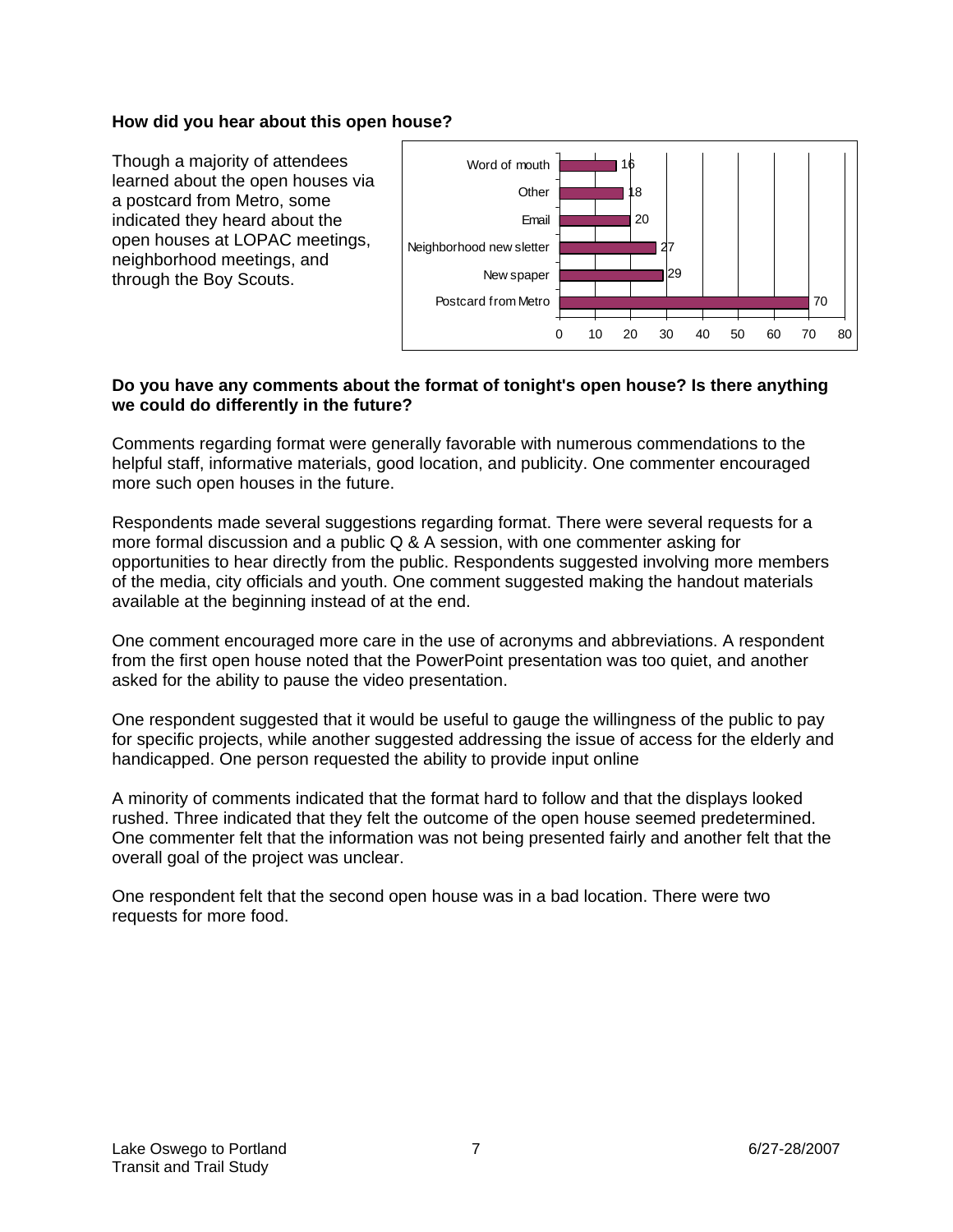## *Appendix – Full comments*

#### **Why do you usually travel through the project area?**

#### *"Other" responses:*

- Exercise
	- MAC Club
	- Post office
	- Work out walking and jogging on existing path
	- Go to church and meetings
	- Church-West Linn
	- Recreation
	- Recreation
	- Whatever-medical (OHS), work errands
	- Airport
	- Tennis and golf
	- Traffic alternative
	- Church every Sunday
	- Bicycle to appointments
- Sight seeing
- Visit friends, relatives
- Dr's appointment
- Live there
- Family visits
- Fun
- Sellwood, SE Portland
- **Recreation**
- Social
- To get to NW, NE, N
- Live in area
- Recreation
- **Exercise**
- **Exercise**
- **Recreation**

#### **What do you like about the BRT alternative? What concerns you about it?**

- Concern= ridership is presently pretty low
- See #10
- Less expensive to implement, less impact on Hwy 43, any used to buses, shorter commute than existing, longer commute than streetcar, higher environmental impact
- Convenient alternative transportation to travel project areas, save \$ on gas and parking time.
- Add a few buses, forget the transit, the transit will increase crime
- I like that the trail might use the rail alignment. I don't like the higher operating costs and being stuck in traffic.
- It would solve some of the congestion problems on Hwy 43, especially during rush hours.
- Express option to downtown move cars off the road
- I think it is not needed i use the PDX trail around the city on bike all the time!
- Good bus alternative approach-fast and efficient, direct
- May release congestion. It is a beautiful trip, will be enjoyed. More rapid than street car. May improve walking and bicycle riding access.
- Less impact on our neighborhood, less initial cost. more flexible, noisy buses, high over head-low ridership
- Less impact on neighborhood, cost more, flexible, noisy traffic
- Access from the current bus routes-would shuttle service operate?
- Cheap to build
- Not a sufficient improvement over existing, not matter what is done, traffic inevitable will interfere. Relies on oil based product, air pollution, etc.
- I don't see how it benefits the people (citizens) in LO except the town gets further crowded
- Cost concern that congestion on 43 will make ridership very low.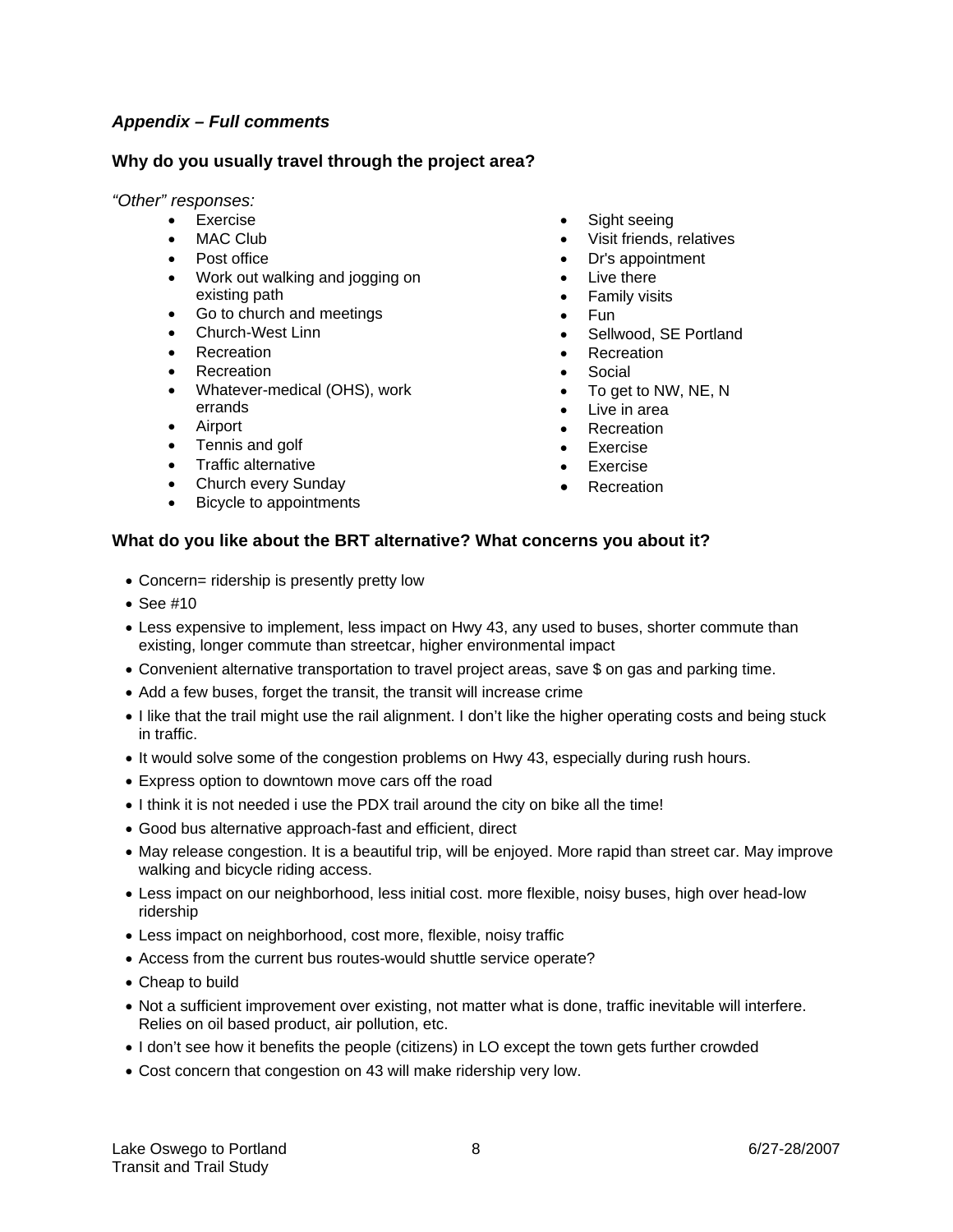- It would seem to be the best alternative with little impact on existing residential areas. There is already a path existing which reaches to near the Sellwood Bridge. The only path needed would be from the bridge to Lake Oswego. Improve the existing path not a new one!!
- BRT-less cost, less disruption to citizen home owners
- BRT includes upgrades in amenities and scheduling and enhances the systems which would encourage those who don't have to ride the bus to give it a chance. Transferring to other modes is eliminated from beginning to end (which is not yet a science) an a real time consumer, #35 now connects very smoothly with all long distance modes (airport, trail and bus) don't forget W.L in your planning since you are using our numbers as justification
- Lower capital costs, better for neighborhoods
- It would expand, is it feasible. Current system with faster service.
- Inexpensive alternative but do people want to ride the bus?
- The effect on the Fielding Road neighborhood is not as severe
- Less cost to build and maintain. concern about increasing traffic congestion
- Likes: lower cost, keeps vehicle out of residential neighborhoods. Dislikes: would still have congestion.
- Bus route because it can operate on existing roads with less costly charges
- This is not viable without trail option. damage to road by buses. Must use Terwilliger for bike safety
- Low initial cost and construction, but it ends up costing a lot to operate and may not solve the problem.
- More of the same
- I am 100% in favor of the streetcar project. We need a trail with the streetcar and a ped/bike bridge over the Willamette at the current railroad bridge so we can connect to the great trail system on the east side. I think it would aid our transportation to Portland, bring new housing density to Lower Foothills which would be great support for our Fielding retail district-we want the streetcar!! The bus is not a good option.
- Meeting 5 or 6 will significantly reduce traffic on Hwy 43
- Can't see that it would be any faster than Bus #35
- What concerns me is that the last 25 years i also was involved such as this one: what they thought for today is quite not working no matter what calculations were done. what predicts that 25 years from now these decisions will be the answers for then, then the technology keep evolving drastically as we speak!
- Stuck with cars in traffic
- Concerns: limited by the same traffic jams as cars even with the Queuing lanes at lights
- I take the bus when going to the airport. It's a long haul
- I much prefer the streetcar- I ma much more likely to ride it then the bus.
- Little capital invest
- Concern is that BRT replacing current local service will leave all the people who work at the homes in Dunthorpe with fewer stops. The queue jump lanes don't seem very helpful.
- Station safety, creation of more congestion, real for public to subsidize costs.
- At first i thought this was the answer but have changes my mind. Concerns: wont solve the problem
- BRT does not solve any underlying issues. At most it would purchase a few years but i doubt it is attractive enough transit option to induce people to forego their cars.
- Best option, other than no build which is the best
- I work in Tualatin and go thru the LO traffic jam from 43 2 times per day. The jam is here in LO not on 43. Please require CNG buses only! I live near the route and diesel fumes are known to greatly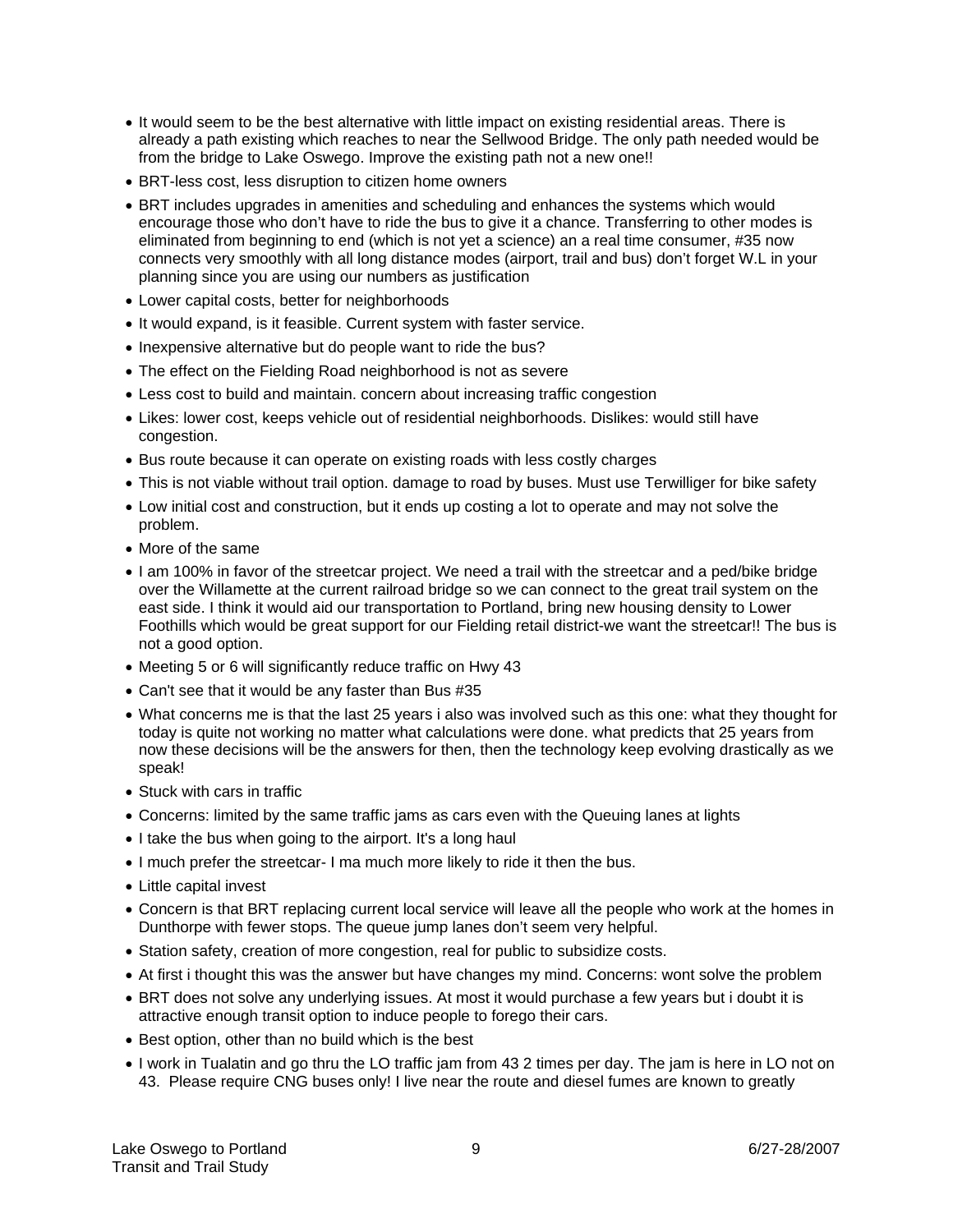increase cancer rates. Biodiesel, clean diesel, hybrid diesel, not matter, still particulate issue! Please see So Cal study, only CNG please!

- Seems most practical and cost effective
- Neither 5 or 6 it will not ease traffic on 43.
- Buses are limited by traffic volume. Even enhanced signaling will only provide minimum benefits. For whatever reason, most people dislike bus travel.
- I like the idea of more frequent buses with special rights over the rest of traffic, but think these should be regular buses also that make more stops. Many of us older people who don't drive use the bus for local stops within Lake Oswego
- Concerns: It won't work once Stafford Basin is built out and even more auto traffic squeezes onto 43. Plus LO will densify faster than you're predicting-land values demand it. More costly in long run as oil prices increase. Slower than streetcar. Like: Leaves WSR corridor open for bike path, including tunnel.
- Doesn't affect my property but moves more people than currently. Really I have no concerns with this alternative.
- If you can prove increased ridership as a result of the BRT alternative I am for it. But it is my opinion people living in Lake Oswego and working in PDX wont use public transportation
- I like the better access from my dwelling. Increased versatility as future needs change. Far less disruptive to existing neighborhoods. Far less costly than streetcar.
- Lower cost, less impact on shoreline and adjacent land owners
- Like: lower cost, frees up Willamette Shore ROW for trail. Dislike: more bus traffic congests 43.
- The route duplicates other/Tri Met service on Macadam/Route 43 while no service is provided along Terwilliger to Lewis and Clark college, the largest community centers and employers between Lake Oswego and Portland
- Not much. I don't think it would solve congestion problems or provide an attractive alternative to automobile travel. However I don't think that an either or should be necessary. We will probably eventually need both.
- Build on good existing system-proven
- I have nothing against bus, but in this case there are disadvantages: sharing a two lane road (43) with automobiles, travel time is 6 mins slower than auto, roadway (non dedicated) travel, invites pedestrian/auto accidents. Overall travel time is compromised, I would not chose this option.
- Serves the most people including West Linn and Oregon City. Allows use of track for trail
- Don't like BRT. It doesn't seem like much of an improvement over existing bus travel. BRT is still subject to traffic accidents and bottlenecks. High pollution in heavy traffic.
- Makes sense, won't be selected (concern)
- There would still be heavy traffic problem in rush hour, particularly evening express buses would be faster than present
- Buses still prone to get stuck in regular traffic. Like Lower cost to build.
- Cost, ability of future technologies and fuel alternatives to come into play
- I rode the bus Portland to Lake Oswego for 24 years on a 5 day per week basis. Time from market st to LO 25 mins to 2 hours depending on traffic, bus slowed by sheer number of cars especially between Sellwood Bridge and Lake Oswego. It is not feasible to significantly reduce bus transit time below what can be achieved now.
- I like that it would lower the cost off the ROW trail. It will have significantly lower ridership and longer transit time compared to the streetcar option
- I like how it is less expensive than the street for to put up. but that's the initial cost. What concerns me is that it would take a lot to keep up.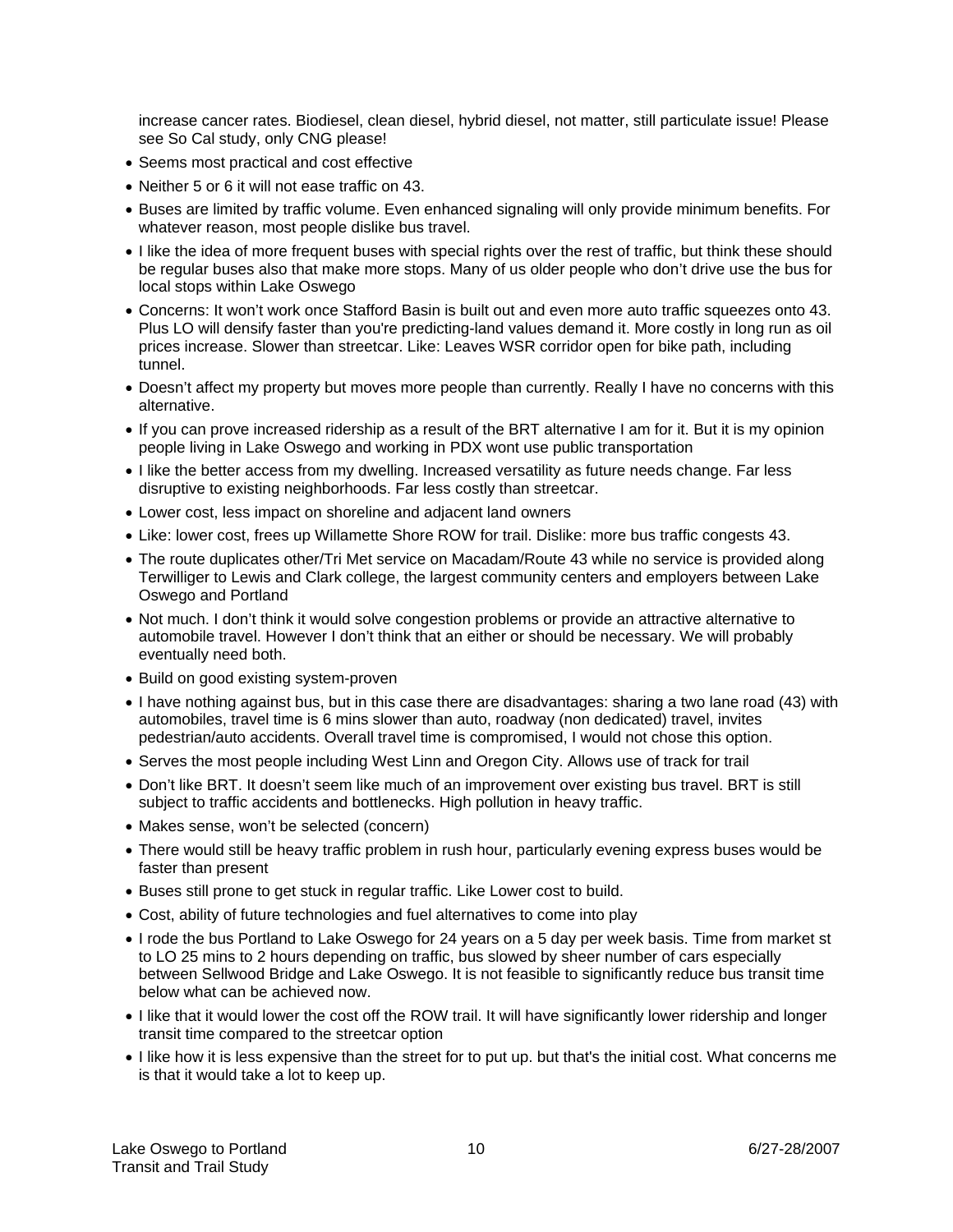- Like: cost concern: where do people (commuters) shed cars to start trip. How many transfers are required to get to destination? Bus Fly by lanes suggest there is still considerable traffic on road. How do you get people from high income areas to ride?
- How will it work if you cant add lanes for BRT
- Lack of residential impact and no degradation of west side service to west linn/downtown
- It costs less in the beginning but eventually costs more in annual maintenance.
- Well first of all buses don't always where they where they need to go
- It costs less but it could be very dangerous
- It uses existing transportation corridors little if any impact on neighborhoods.
- It is better than current bus service concern-still limited by traffic congestion
- I don't like it. show me a BRT the public really likes! I think it will bog down between the special lanes. It is incompatible with the rail systems. Puts lots of buses thru S. waterfront. Costs more to operate.
- Extend the hours. I love all the improvements in the BRT alternative, but the largest improvement is missing. Extended bus operation hours would be amazing and enable many more people to use the bus. Extending bus times would also be great for safety as many people who go to the bars are forced to drive back when the bars let out and the bus service shuts down.
- Less cost (initial and operating)\_
- Pollution-too slow
- I am a proponent of public transportation and for bicycles.
- Maintains the privacy and calmness of the river for those of us who live on the river
- I like its increased rider capacity and speed. My concern is slowdown caused by congestion.
- Still involved in congestion
- Not best choice for moving lots of people quickly given Macadam congestion
- Seems to be biased [?] on streetcar
- BRT will always be subject to delays because it depends upon Hwy 43. Lack of consistency means it is not as reliable as it should be.
- No streetcar please right next to my condo
- If it's the current bus line on Hwy 43 then ok. Express buses like greyhound (prob take more time)
- A separate bike trail along the old right of way. The pedestrian trail on the river has become a very dangerous area for anyone walking! Bikes need their own trail!!
- Not as intrusive to residents
- I am a huge bus rider and an employee of OHSU. Any BRT system is an improvement over standard bus travel, especially the traffic light control! The cost is better but they still burn fuel ... no way around that!
- Like: cost; also PDX needs to invest in improvements to bus system. Not: this is not a good corridor to introduce BRT to the region.
- It appears flexible according to ridership demand
- Nothing its a limited option Concern: if its the only option given, with the future development in L/O and West Linn, we'll need to maximize capacity.
- 1) Less critical capital expenditure (not sure I agree with your operating cost analysis for future.) 2) Least impact on residences. 3) Greatest flexibility for future changes to meet unanticipated needs. Prefer no build alternative or BRT.
- Using
- Good job we need it because of the population. More and more people move to Portland, too many cars on the street.
- That it is going to cost more to operate and be slower than rail.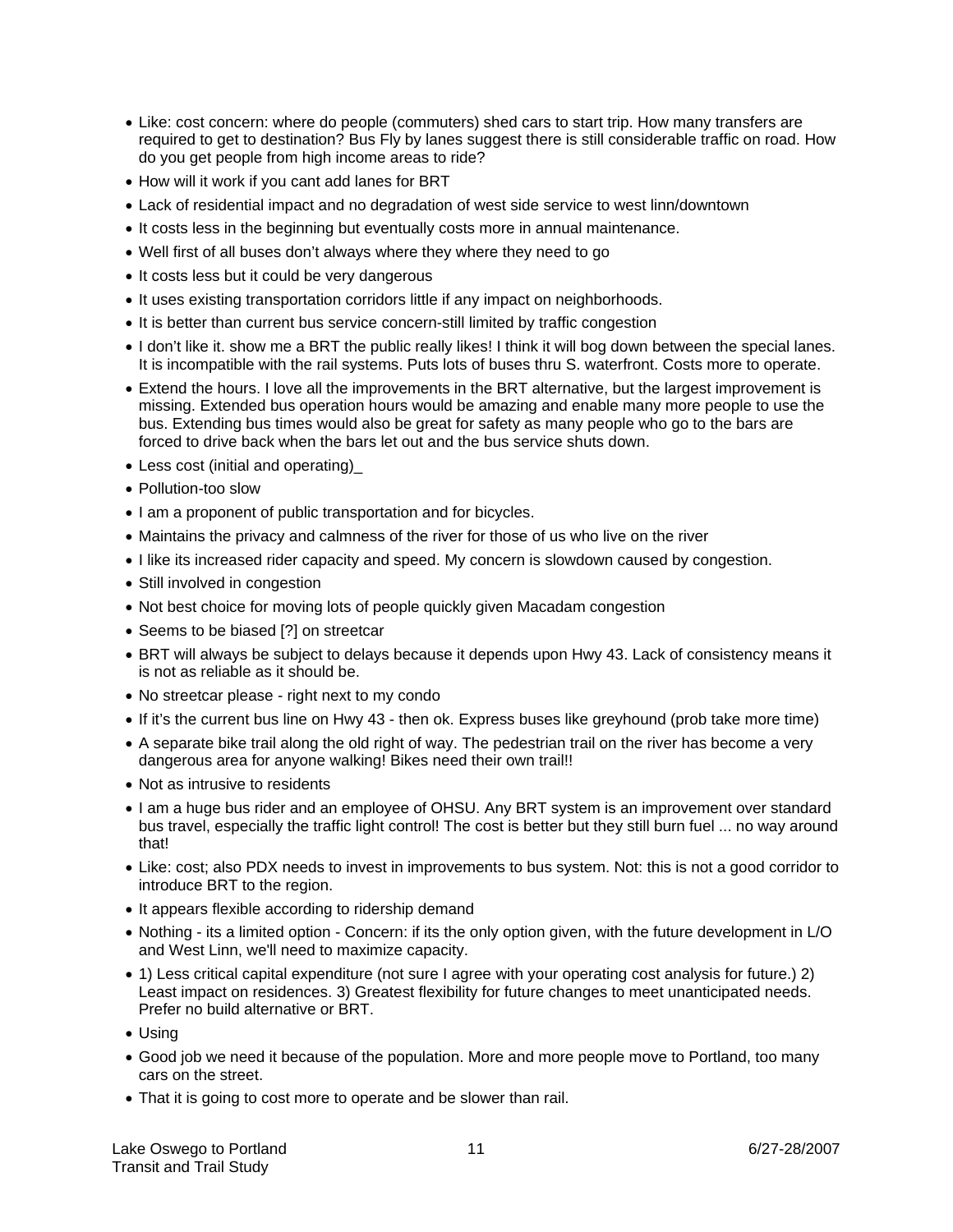- I am concerned that the BRT does not leave any room to combat increased congestion in the future and instead just side steps the issue.
- No major improvement
- No, it does not remove traffic from Hwy 43
- Exclusive bike use on the Willamette Shores Trolley right of way.
- Like: allows exclusive bike use of W.S.R.R.O.W.; eliminates streetcar through residential backyards. Concerns: people won't use it; no development potential
- It keeps transit on the existing highway rather than destroying livability along the rail route, it preserves the rail ROW for a world-class bike/ped trail.
- Fast, direct, comfortable. Not frequent enough.

#### **What do you like about the streetcar alternative? What concerns you about it?**

- The streetcar would be an awesome transportation option. The core infrastructure (rail right of way) is presently in place. Concern=too slow. you could drop the river wood, Briarwood, boundary and Nevada stops. This thing needs to move!!
- See #10
- More fun to ride, faster commute, less environment impact, more impact on existing homes but necessary with mitigation.
- Best
- No go, cost to prohibitive, fix sewer system first
- I like the higher ridership and development potential. I'm concerned that streetcar seems to make trail so expensive. Would like to see some cheaper trail options.
- Concerns: cost of project changing the John's landing area to build double track sections; electric posts and wires through park by Sellwood Bridge, closeness to private homes; rails on "A" street losing one for cars and parking by Safeway or Albertsons
- Love the alternate transport option
- This is the best solution: get cars off street
- Well throughout logical makes use of existing "trolley car" concept. Must have now for the future, thank you
- Like very much. Have enjoyed using it, but for fast traffic it would not be successful.
- Continuous to downtown PDX, clean, quiet, it will not be held up if there is an accident on 43. Bus is very noisy and seems to attract undesirable people.
- Right of way disrupts neighborhood no flexibility. high initial cost and lots of construction
- Do not want a streetcar
- The Safeway terminal on 5th Street-what it would look like-the impact to the residents of the east end condo association locate behind the retail shops-parking, safety etc.
- I would enjoy a mass transit system option to the city. I would also use a bike trail if built as it is currently not safe to ride on Macadam.
- Seems to be best for reducing auto traffic and congestion. How necessary is it to have bike, running trail adjacent?
- Energy efficient, lower operating cost. more future potential, think people prefer riding streetcar, rather than bus
- Cleaner, more scenic, should attract more ridership, connection with existing streetcar or extension thereof, more comfortable, will reduce traffic on Hwy 43.
- Same as above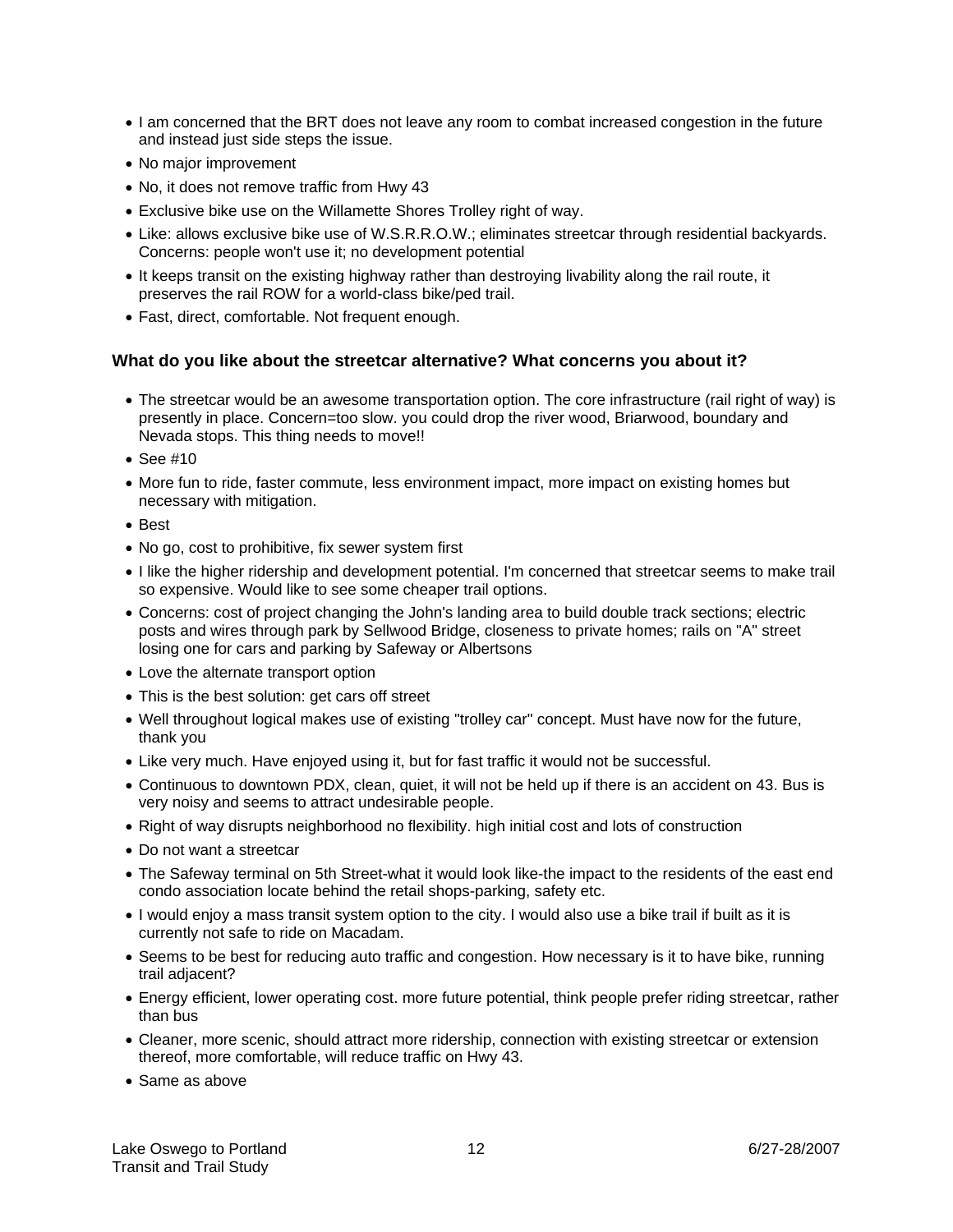- Seems more oriented towards the future the streetcar would not be affected by congestion on 43 assuming using Willamette Shoreline right of way. I believe it will be an asset to LO
- We don't like it as it would completely ruin the view from our condo! If this option is exercised it would seem that the John's landing Master Plan alignment would be best. It would help both the condo owners and improve the situation for business development. It isn't necessary to build a new pathway just improve the existing trail along the river!
- Concerns: Affect on citizen's home/condo owners life style. Devaluation of property owners major life investment-quiet view of river-one of Portland's major features. A streetcar in front of our condo would totally ruin our view which we spent many \$ to have!
- Topography etc. Maybe this an expensive alternative. These finances could be spent more wisely on other more cost effective projects.
- Concerns about putting the trail, on Fielding Road. I think the road is not wide enough it goes right through a neighborhood-there are a lot of children on that street-it has no sidewalks-concerns about flooding-road was under 8ft of water in, 1996.
- Good transportation, final location
- I like this idea. Is there enough room for a bike trail and pedestrian trail.
- I do not like this alternative. Problems include using Fieldman Road as a trail. This would adversely affect privacy of residents and posed traffic hazard to pedestrians and bicyclists. The street is mostly not illuminated, is narrow and has blind curves. Traffic during recreational and commute hours typically ranges between 8 to 20 vehicles per hour.
- Having its own line with no car traffic makes this option more reliable. It is also a much more environment friendly transportation option. This option is also the only one that can connect to the existing streetcar system of downtown Portland, no need to change lines, etc...
- The streetcar system is faster and its connections to Portland downtown to Airport are advantageous. Also will minimize air pollution tremendously. I am a 100% in favor of the streetcar project.
- Nothing. Concern-cost to build and maintain-disruption of living environment.
- I like nothing. Concern that it would invade privacy of residential neighborhoods, no matter what the route. Cost is very high.
- Not viable without trail. Time to deliver usable trail.
- I like everything about this option. Though initial cost is high, it is well worth it.
- Creative...high capital cost
- More leisurely ride, avoid highway traffic
- Same as above, but streetcar could have a romantic side to be used: thus tourism attraction because it is a future-rama transport-for daily living.
- Different road bed-higher reliability -i love the idea of the trail also.
- Great! Concerns: I wish it would stop by the Riverdale area since that area is isolated from state bike or foot routs. Being able to board with a bike would facilitate foot/on bike traffic from that neighborhood. Be sure to provide for foot trail and bike commuter use!! Even if bikes/pedestrians were required to board the streetcar to avoid problems/costs associated with "segment 2" be sure to provide for bike commuters and pedestrians.
- Best alternative-more efficient, faster, most comfortable
- Strongly support this alternative. I know that I would ride it instead of many car trips, bot for commuting and pleasure trips.
- Convenience to downtown, unruly passengers (drunks, homeless)
- Speed, reliability, plus trails have a cachet about them that buses don't have. Making them more appealing to suburbanites. Concern about the tunnel trying to accommodate both train and trail.
- Overly expensive a "tool" to support terrible land use decisions at both the Portland and Lake Oswego ends. The streetcar should never be built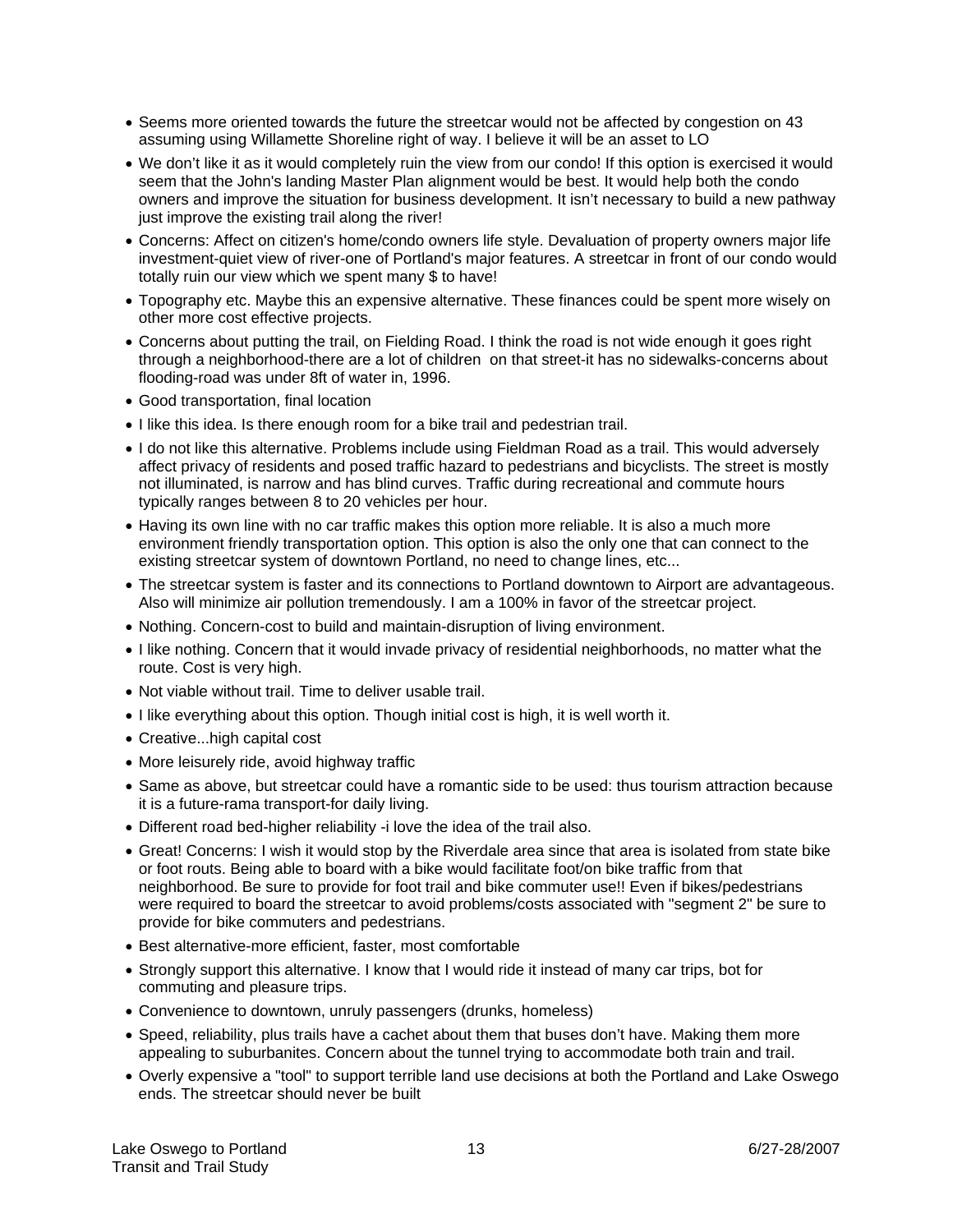- More efficient-connects to downtown existing lines makes sense, beautiful scenery for everyone! If if goes along Macadam it will take our parking spaces. Not sure what it will do to our property values. Wish I did not have to look at electric wires between me and river.
- I like it a lot. It actually expands the capacity of the corridor and can be exciting enough project to get people out of their cars and into a meaningful environmentally sounds option.
- Way too expensive, far too invasive on neighborhoods. not equitably oriented.
- I would like to see it extend to Oregon City as a future plan. Now is the time to notify re the right of way.
- I recommend cut and cover through the Riverwood area
- Streetcars more attractive. Smoothness of ride allows reading and work en route. Faster and more energy efficient-less expensive to operate. Concerns: mixing streetcars and general traffic (rail has less flexibility to avoid traffic situations) prefer dedicated ROW. Single tracks limit operational flexibility (timing limits volume, safety issues)
- The swaying of the streetcar makes it almost impossible to ride for anyone who is handicapped or old and has a balance problem
- Mostly like, don't like the wasteful Safeway loop that adds 5 min to my commute (transferring from the 36); don't like it on the railway ROW if this results in a discontigous or unruly steep bike trail. Less polluting (at least locally) and more amenable to utilizing green energy (e.g. wind, solar, tidal). Like speed! Like smoother ride for working on laptop/reading. Happy to pay extra for this mode.
- Really very little because it will run right behind my house and probably result in more noise, more people and a loss of privacy, security and property values. My concerns are simply once again noise, privacy and loss of property values.
- What concerns me is the noise construction and how it will impact my property values and quality of life (peacefulness) on my home and on my property. The tracks run thru my back yard.
- Bisects a city park, quiet residential neighborhoods. Concerns regarding costs to establish. Single use with poor time utilization. Potentially not cost effective.
- Faster, less impact on street traffic
- Like: speed and comfort of travel. Dislike: Low compatibility with trail cost is high.
- The added costs are not warranted due to the limited route and required connectivity with other transit to reach the downtown Portland transit mall.
- In general I like it. As a resident of "Old Town" neighborhood, I am concerned about traffic through neighborhood, cars parking on our streets, and tear down of our local commercial district to build park and ride. (Albertsons terminal.)
- Concerns: doubt ridership figure presented, doubt development potential projected, believe cost will exceed estimates. Your power point show 2 tracks at the Riverwood Rd station but the right of way is not wide enough to accommodate 2 tracks.
- If is on an existing right of way, dedicated to streetcar traffic, it is a little faster (but not much) thank auto, modern streetcars are quiet, almost noiseless, right of way can easily fenced less potential for pedestrian and no auto accidents, 3 min saving in travel time is very poor, need a min of 50 mph speed.
- Prefer trail in Willamette Shore track or bike and walking. Trail could go up Riverwood Rd and Hwy 43 to across the trestle over the water come back at Powers Park. Stop at Riverwood rd (or streetcar will not work because there is no parking on this narrow street and people from Dunthrope will not walk up steep Military rd to get home.
- Streetcar has dedicated ROW (already owned by government consortium) Streetcars are smoothriding, comfortable (unlike buses). Timing is more dependable with streetcar. Streetcars are more attractive to tourists and visitors
- Nice looking, except overhead lines. Safety, amount of transfers, cost (concerns)
- Only particular alternative is streetcar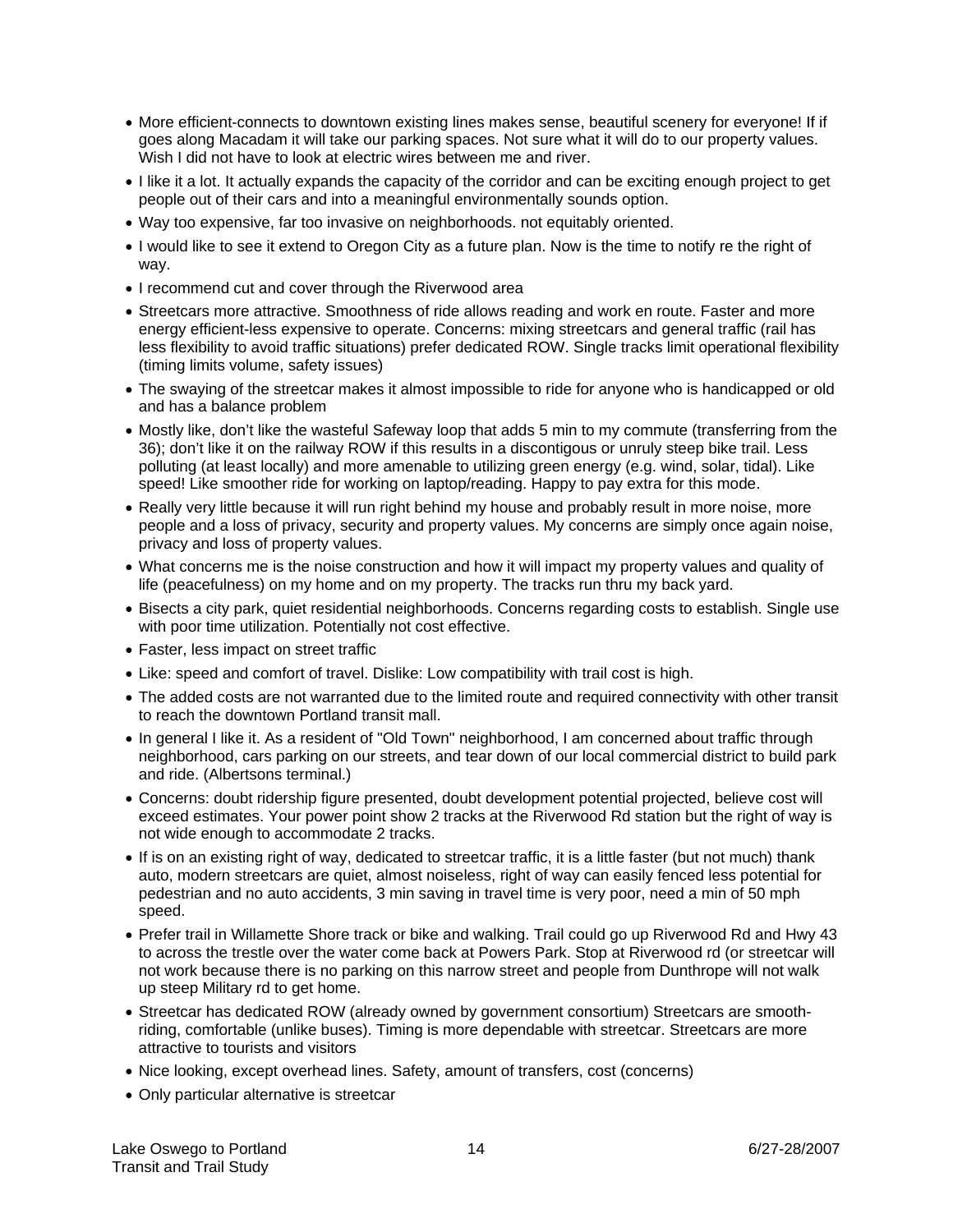- Prefer streetcar, i like the inside lanes for a streetcar on Macadam so stations can be cleared. Double tracks for 2 way traffic with no waits would be worth the extra cost. Can the line be extended down the tracks that go from the Willamette/43 west through town. That would be great (for a next phase)
- Not subject to regular traffic tie ups but can block whole system if one train breaks down. Dont like trail moving to streets if trolley line used for streetcar. Especially fielding which is narrow and could present additional hazards.
- Ridership. clean-modern look. Cost-without a major contribution from the federal government, it is cost prohibitive.
- Like streetcar uses existing track and is small like Portland streetcar-Dunthorp residnets will tend to oppose. Affecting political feasibility. Alternative Macadam-cross at new Sellwood Bridge-recross to west bank at Oswego on RR right of way or go down east side to Milwaukie in existing railroad right of way. The railroad can be dealt with successful if you trade something they badly want for concessions here. I have done it for Metro.
- Much greater ridership, experience and faster transit time. I am not overly concerned, but i acknowledge the higher cost. My trade-off preference between BRT and streetcar would come down to whichever allows for the ROW bike/ped trail
- I like how the streetcar will probably transport more people and that it will cost half as much to keep up as the BRT. What concerns me is the initial cost.
- Like: speed. Concern: cost, terminal impact on local traffic.
- I won't support it. We are already adding too much density to Downtown LO. This would drive higher density development. Park and ride centers proposed are a disaster, should not be placed in downtown. Foothills study didn't want there but it makes more sense than Albertsons and Safeway.
- Concerned about lack of parking for West Linn riders. Transfers imply a degradation of service regardless of activity.
- It costs less over time but deals a greater financial blow in the beginning.
- It sounds the best because its electric and its looks sweet plus it is probably the safest.
- I like it because it can get you places faster, but it can be a very dangerous thing
- Don't like the impact on the houses or the proposed alignments through neighborhoods. If streetcar is chosen the alignment should stay solely on highway 43, or over bridge to Milwaukie transit center
- Smog free, fast, takes lots of people doesn't preclude expanded bus service. concern-single track limits capacity.
- It is an obvious use of the rail ROW. LO deserves to be on the rail system. However it must be protected from traffic. No mixed traffic on Macadam I think the streetcars are too small for 10,00/day on single track. hardly anyone says rail should never go to LO
- Concern: lane loss on 43. 43 needs expansion, especially towards downtown not lane loss. 43 expansions will have to happen eventually, now would be a good time to do it to minimize costs. going through residential areas is a bad idea. barber blvd or river transit much better ideas. Milwaukie to LO much better idea as well.
- I like nothing about this alternative. please use the right of way for bicycle path. any commuter rail should connect with Wilsonville/Beaverton rail as well as serve west linn and the west end of LO. Crossing the Willamette and connecting to light rail is another option that is better than this plan, which will only increase traffic on 43 as people drive to station where is everyone going to park?
- Quicker
- Like the streetcar coming on to Macadam improves development opportunities and fosters new businesses and slows traffic on Macadam ... improves neighborhood (east and west of Macadam) to transit as it is not embedded inside private property and uses existing R.O.W.
- I am a proponent of public transportation and for bicycles.
- Option D (Macadam Ave outside lanes) is good, as it would not impact parking areas belonging to condos east of Macadam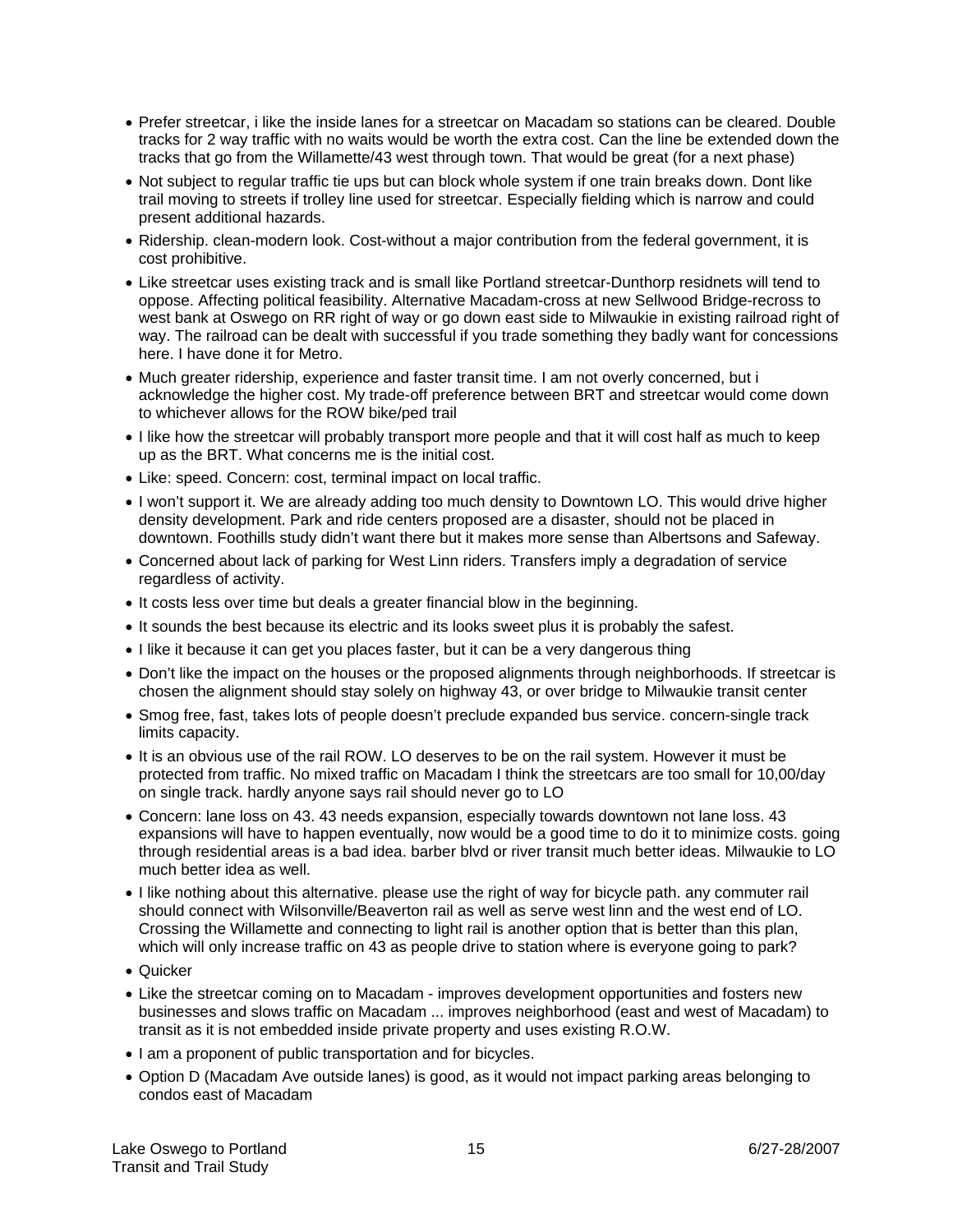- This is really the only option to help economic development in John's Landing. SW Macadam Ave. (outside lanes) diagram D. This is the only option I could support. I will NOT support a streetcar that does not go down Macadam in the John Landing area with outside lanes. D to Bancroft.
- Smoother, highest ridership. Attracts riders.
- Faster. Tunnel problems
- More people more quickly
- Too expensive
- More consistency in operation, better ridership. Cost.
- No streetcar please right next to my condo
- Operate streetcar on Macadam Avenue though this will slow streetcar travel times and have some traffic impacts. Extend from Bancroft. That streetcar might be able to be a mass people mover on existing Hwy 43. Safety factor people getting on and off??!! (I guess like downtown PDX.)
- Nothing I dislike the streetcar anywhere. The wires, the tracks, the poles, the amount of hardware is ugly.
- It would run [?] through our condo development with fences dividing our parking lot and bldgs.
- Concerned about increased activities (walking, bikes, streetcar) since tracks bisect our parking lot. Walkers and bicycles should be separated.
- My only problem w/streetcars are the huge costs associated w/light rail. If every piece of rail must be replaced, how long will it take to pay the bill? In the long run, trains are more efficient and quieter ... I choose trains.
- Good: consistency w/regional transit investments. Bad: cost, speed, single-tracking
- Not a lot. It does seem stable and predictable but I am concerned it won't have the ridership projected.
- Best option Dunthorpe crowd may do a NIMBY cry. We need to pay NOW to make tunnel wider and more forward. If the westside can put a tunnel 300 feet underground - we can do this to L/O. Trolley is better than light rail.
- Direct access on "new" car at somewhat faster time. However, this is not worth the disruption to either street or residential areas. Alternative "D" least disruptive.
- Cutting thru private property (even considering using the already owned r/way) the people all along the route and esp L.O. will tie this up in courts and \$\$\$ rather than give up privacy or even one inch of property.
- Time if done faster.
- I think it is really great especially the future capacity. I can't think of any drawbacks.
- I like the reliability of it and also the fact that it alleviates strain from 43 actually creating shorter travel times for both people in cars and those riding the light rail.
- Uses existing road/least intrusion to Willamette Shores homeowners
- Safety. Imposition on privacy. Sound pollution vibration. Like option "D" outside lanes.
- Will improve traffic flow and use land already set aside for it.
- Doesn't address need for high speed bike travel. Design option D avoids encroaching into condo parking lots. [Operate] from Bancroft through Miles Place.
- Like: faster and more reliable; help comm/resid. development on Macadam. Concerns: tracks run through sev. condos and homes; incompatible with bike trail usage.
- Every other streetcar route in Ptld is accompanied by zoning that can benefit from the streetcar. A streetcar along this area of single-family and residential only development has only negative impacts, and no development potential. Operating a streetcar on Macadam doesn't work from Willamette park southwards.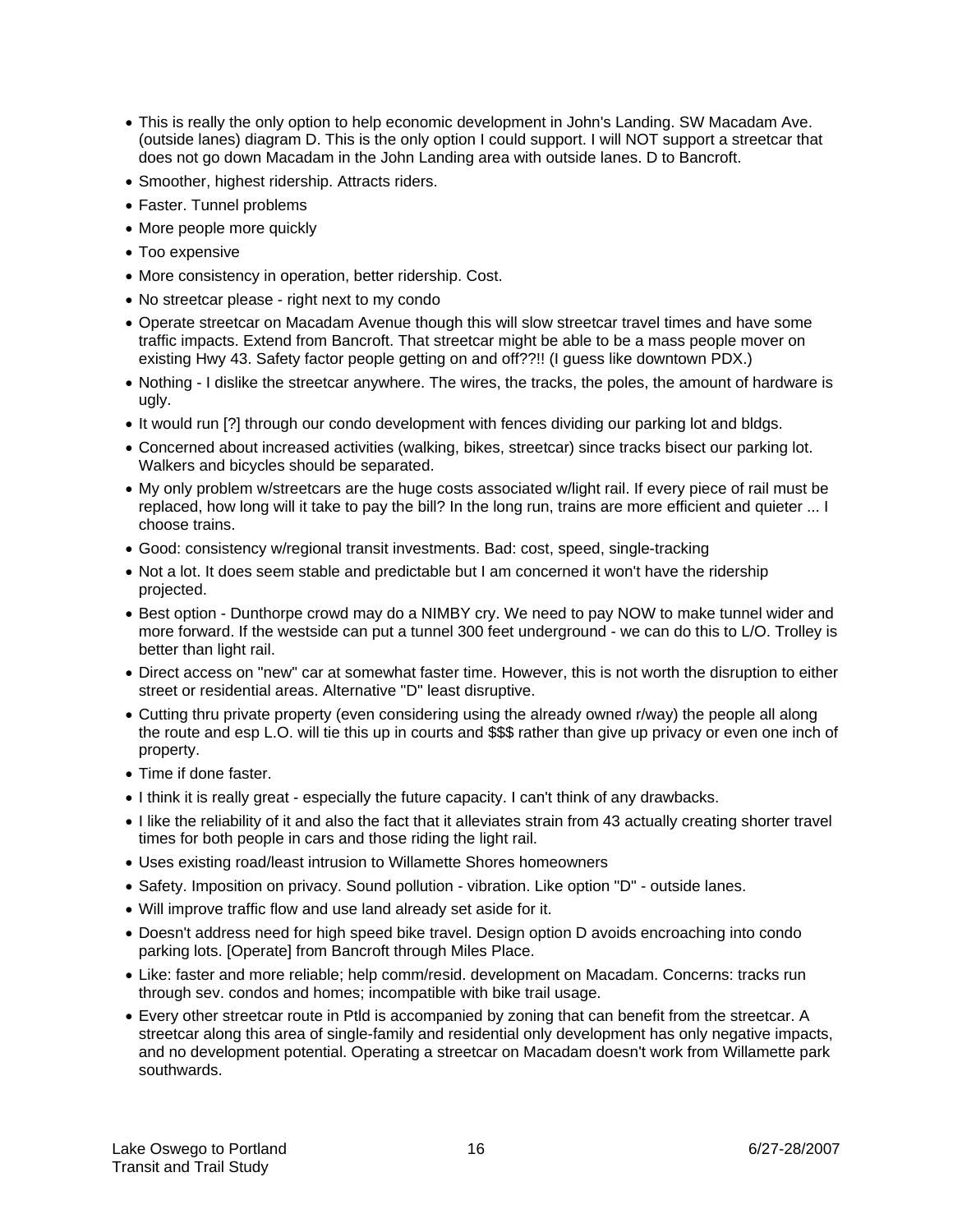- Looks good, more comfy. Significant disruption in QOL for condo owners. Significant decrease in real estate values. SW Design option D.
- Southwest Macadam. Bancroft exit. "D" outside lanes.

#### **Which location do you prefer for a streetcar terminus and park and ride location in Lake Oswego?**

*"Other" responses:* 

- Foothills
- None
- I would leave this up to Lake Oswego
- None
- Near park and ride
- Should be close to adjacent park and ride
- Undecided
- South of Geo Rogers Park-lots of empty space to enlarge present lot.
- West Linn
- If no future connections to Tualatin or West Linn then Safeway (future extension); if Willamette in future, then Albertsons.
- Luscher Farm/Lakeridge High area (up McVey)
- No park and ride
- Old commuter rail stops in LO cook station
- Don't care
- NA to me.
- Don't care
- No choice very good.
- Safeway is way out of the way.
- No opinion

#### **Which trail option do you think is the most viable candidate for further study?\***  *\*This question was added for the June 28 open house.*

*"Other" responses:* 

- Use existing trail along Willamette and connect to trail to LO near Mills
- Use existing trail along Willamette and connect to trail to LO near Mills
- Existing Willamette Greenway. NOT a trail on the Willamette Shoreline right of way only.
- Keep the current trolley on right of way w/streetcar down Macadam on outside lanes excursion trolleys
- To be studied further please
- Divide walking path from bikepath
- Separate walkers from bicyclists
- Or, utilize WSL ROW and existing trail in certain segments
- Improve current greenway trail
- Just as long as there is a trail
- Any trail is a good idea
- Keep tourist trolley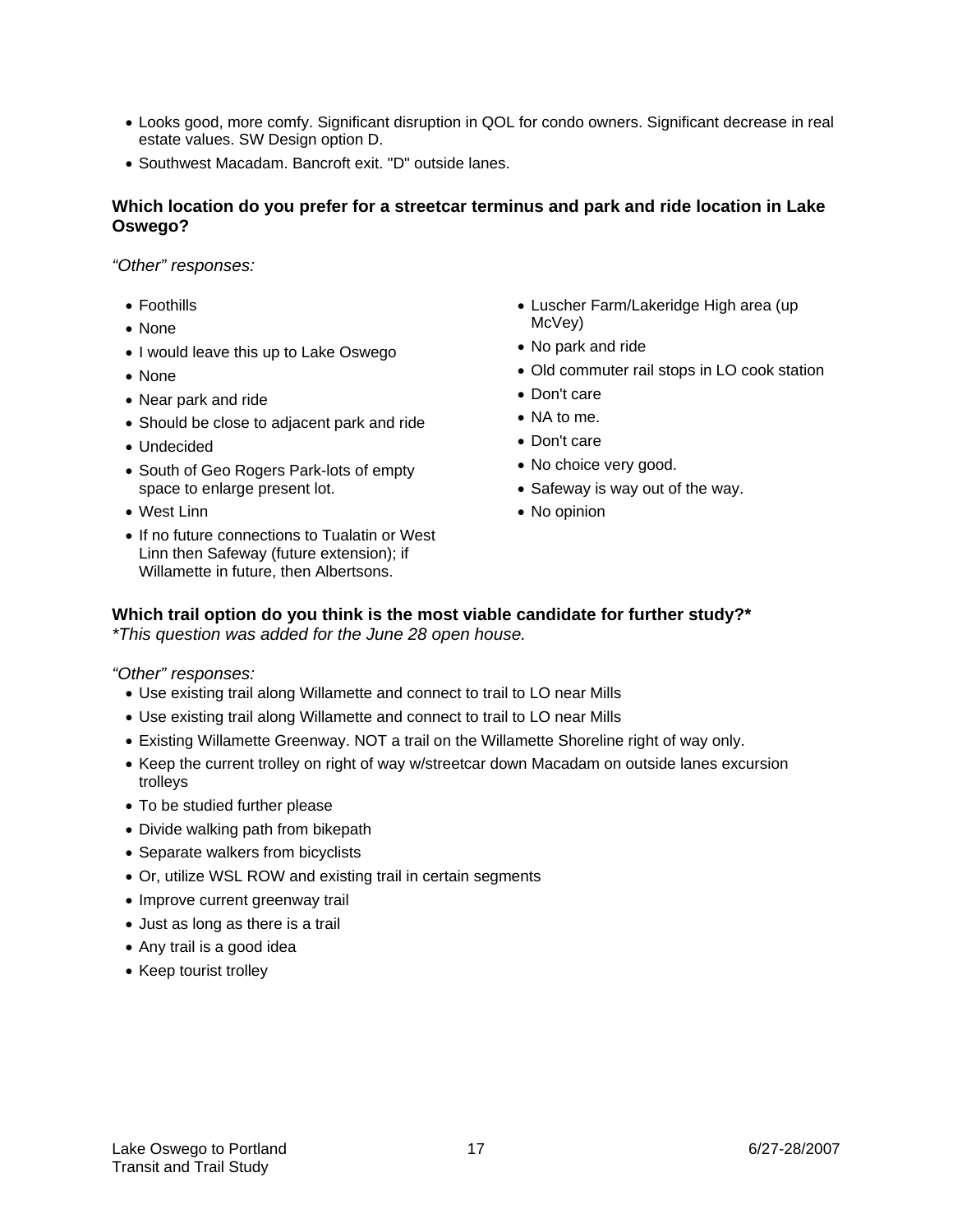#### **Is there anything else that you would like the project team to consider?**

- It's critical that we find a way to incorporate a trail into the plan. This is #1 priority. We need a trail system on the west side of the river (like Springwater corridor). This is more important than either BRP or streetcar!
- Neighborhoods bordering proposed park and ride alternatives must be %100 protected from any traffic using the adjoining Park and Ride i.e no entrance/exit through a neighborhood for those vehicles using the park and ride.
- Car pool-is simple approach
- I think it is very important that the trail for each alternative be included in DEIS work. It has potential to serve region where transit will mainly serve those along the line.
- No BRIARWOOD STATION- for bus or streetcar! Briarwood is a curvy, partly one way street-visibility not too good as far as oncoming traffic - more traffic would only cause many accidents.
- Allowing for an expansion to West Linn and Oregon City we'd like to see the street car into Portland in the next 5-10 years
- Continue the great work-keep up the pace. Keep up the publicity informing everyone as you move ahead. My LO home will appreciate the value exponentially with your efforts.
- Is there even enough space without sacrificing picnic, walking and park like area? Keep space for picnicking, walking and a very nice (large) park area.
- No streetcar
- Extension of streetcar to the Kruse way area in LO
- The Safeway terminus would spur more economic development in downtown LO
- Please consider that they're (Fed Gov) developing alternative fuel (economic and clean air protection device) and working on it currently. And majority people want to keep/drive their own car.
- It would seem a waste of money to build a new pathway! The existing trail is wonderful, just improve it!!
- Many \$ have been spent on the Greenway Trail, it is one of the most beautiful walks/rides in the city. It's a waste to spend \$ on a duplicate trail where one already exists. Why not improve existing and widen it? what happens to pedestrians when biker have a straight away shot with no speed controls?
- IF LO chooses to do streetcar, etc in their own area please leave West Linn and bus line 35 alone (certainly dont cut back) BRT is preferable.
- Bike and Ped trail through right of way
- A drainage problem on Fielding Rd causes the road to flood north of Briarwood several times per year. This would severely impede people commuting between LO and Portland
- Bike trail to Lake Oswego
- The bicycle trail
- How about eliminating any option that does not include a trail as integral to the system. I thought "ICETEA" provided federal funds for trails like this. Without trail added to streetcar prefer.
- Including may be problematic (according to poster), but please consider it.
- Use the Willamette River instead
- Bike path only
- Public transportation from West Lake area and Lake Forest area to Safeway transit. also later service on #36 and #37
- The best alternative would be lay another lane or two-for auto or the bus. Yes to think very carefully on the 2025 year to technology and mode of living as it changes from the 30's-40/45's-60's, then 80's to now-through severe wireless technology.
- Requiring foot and bike traffic to board the streetcar to transit the difficult "segment 1" portion would minimize resistance from the neighborhood. Although i would really like the streetcar and bus TC to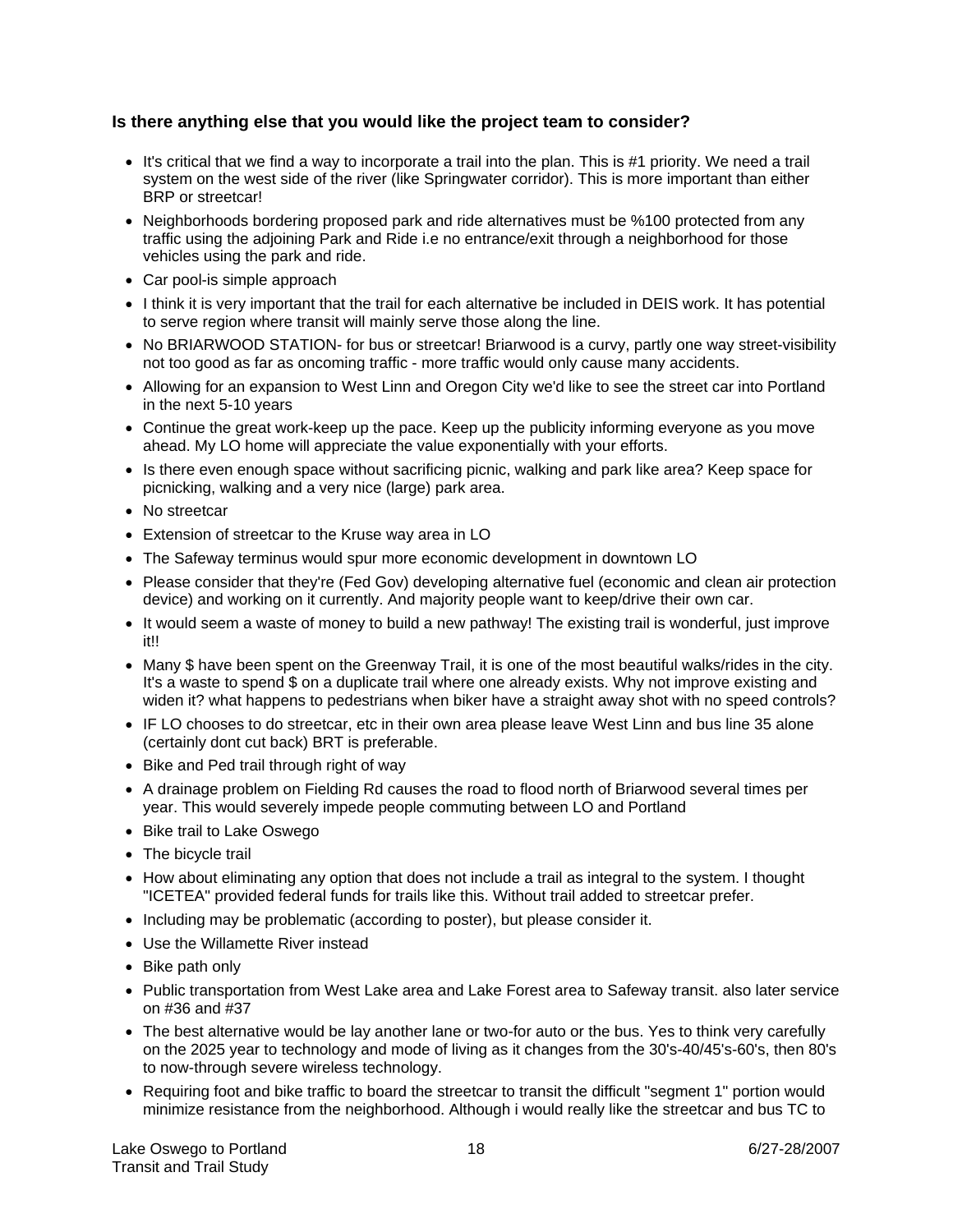be in the same place (Safeway terminus) i am concerned about the possibility of increased traffic congestion in an already difficult area. Having the Albertons Terminus means that the streetcar would be isolated from car congestion and as a result have a more dependable schedule. If i were king i would choose the Albertsons terminus and i move the bus TC to Albertsons. I would provide bike and walking paths on segments 1 and 3. On segment 1 i would have bikes and peds (possibly with pets) board the streetcar. You could have a separate car for bikes and peds with pets or strollers.

- Streetcar with trail in Willamette shore right of way.
- Don't run the streetcar thru the condos at John's Landing
- Streetcar is first priority, Both BRT and Streetcar i think will need the both eventually.
- Disband this current team. Begin again with people (without self interest), evaluate land use in the area objectively. Only approach in the future is with true complete integrated regional plan
- After listening to everyone-make a decision popular or not.
- Safeway loop and Albertson's terminus would be great
- Drop it. No build #1, BRT #2, Streetcar no, no both,
- Please block traffic from/to Old Town if Albertson's is turned into a park and ride
- Bike path as alternative to everything else.
- Previous streetcar specifically used PIS development tool; here only a limited area is being considered for development. It seems as if philosophy has shifted to this as a traffic reduction device.
- Bus Rapid Transit during rush hours, regular buses the rest of the time, but running more frequently, and later in the evening on weekends.
- Streetcar unless precludes bike path (continuous). The auto free bike path is the most important part of this. Bus rapid transit wont work as traffic increases (and BRT makes 43 even wider and more dividing) Plan on eventual extension up McVey to Palisades (and high school. Aramere. etc). Where ROW narrow, consider running trail over or under streetcar.
- Reconsider river taxis
- Taxes to LO residents
- More input from people in close proximity to streetcar line
- What are plans for park and ride trolley or Safeway locations
- Bus service along Terwilliger was rejected without understanding that Lewis and Clark currently generates 4900 bus trips every week between campus and downtown.
- Impact on Old Town neighborhood if Albertsons is redeveloped.
- Enhanced bike paths. Check out the Broke-Gillman Trail in Seattle and model development along that line.
- For a successful transit system that people will floor to it must be fast, frequent (10 min, thin headway), secure and people and vehicle safe.
- Consider bike/foot path in Willamette Shore track
- Small jitney buses around Oswego-but not necessarily in connection with this project.
- Long term heavy rail-Portland to Yamhill county via Oswego, Tualatin
- Keep bike lanes separate as much as possible...place with streetcar where "doubling up" is necessary.
- Albertsons is very public and not dangerous. Enhancement of roads coming from I-5 as an alternative
- Look at partial or total east bank option until cross to Oswego at railroad bridge
- It is very important for increasing bike ridership to put the bike trail on grade or as close to grade as possible-ROW will be great for the trail!
- No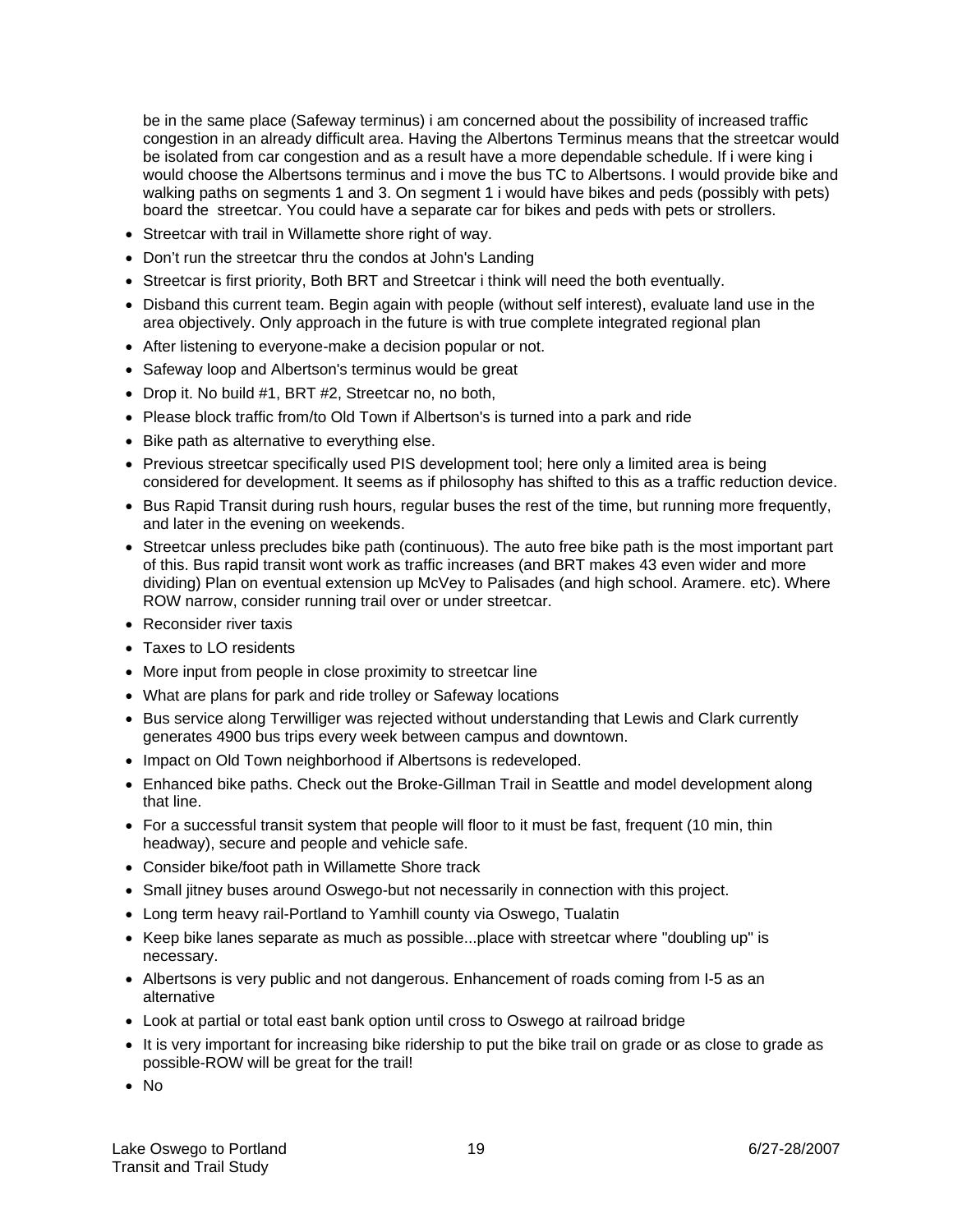- Trying to sandwich in construction for bikes and trails is ridiculous considering the already existing constraints for trying to maximize through put of the existing corridor.
- Project team should consider tying into Eastside max line in Milwaukie. This makes fiscal sense. Prioritize this against new sewer interceptor (100-150 million) new water supply system, new city hall, SAFECO purchase and community center.
- Serious consideration of use of bridge for Stuppher road to connect Lake Oswego to Milwaukie Light Rail line
- Safety
- Don't want streetcars, trails are okay. if streetcar, keep it on Highway 43 only. increase frequency of buses on existing bus routes. also add/extend hours of operation. if any new corridor is added it should be for a trail not streetcars.
- Use the master plan alignment. Don't put rail in mixed traffic. need to use larger cars or 2 streetcars to get capacity on single lanes. value engineering the trail, so the cost can be reduced.
- River transit, Milwaukie to Lake Oswego line, Boones Ferry line
- Bike trail. run across the river at RR bridge. Cross the river to connect with light rail connect to Wilsonville-Beaverton line. lots of people do not want to go just to Portland connectivity and safety as well as speed is important/
- Eliminate Trolley barn, need more info. Trails for biking to Portland
- Streetcar considerations [?] cross-section D Prefer streetcar SW Macadam or John's Landing Master Plan
- Consider the nature of our neighborhood on the river especially privacy and proximity of right of way to condos, homes - do not use right of way for streetcar - it won't help our John Landing businesses
- Do everything possible to make bicycling through the corridor rapid and safe. Separate pedestrians from the bicycles.
- Continue to consider importance of bicycle use thru the corridor very important as car congestion increases and global warming increases
- Is there any way to keep old trolley?? Grandkids love it!! What about effects on businesses ie their parking lots. We also DO NOT want to lose bike trail from downtown to Sellwood Bridge.
- Hopefully nothing would be decided until the new bridge is built!
- As a bike rider, the more time I spend on private "bike only" trails means I live longer and am not a cross on the road. To bike from Oregon City to OHSU is NOT easy. Hwy 43 is very tough ... you must travel on the east side.
- Please avoid single tracking if possible.
- I-5 as the TRUE primary south north corridor.
- Many people now live in what was once an exclusive right away. Now any solution will adversely affect someone. We must look for a solution that provides the greatest good for greatest number of people. This is a regional problem.
- 1) BRT has greatest flexibility. 2) Reconsider reversed lanes options for traffic flow mgmt.
- No build.
- Stop at Avalon and Who Song Rest -side
- Why can't we have a streetcar and trail with reversible lanes?
- I think the trail is necessary and the federal matching money is too great to pass up
- I believe it is very important to design the stations, track, etc. so the old time trolleys could also operate on the line as they do now! And to the Lloyd Center!
- A combination of streetcar to Sellwood Bridge, then Bus Rapid T. to L.O. use trail for bike commute.
- Combo of streetcar (Macadam, outside lanes) to Sellwood Bridge and BRT from LO to DT. Possible limiting stops through John's Landing and exclusive bike use of WSROW.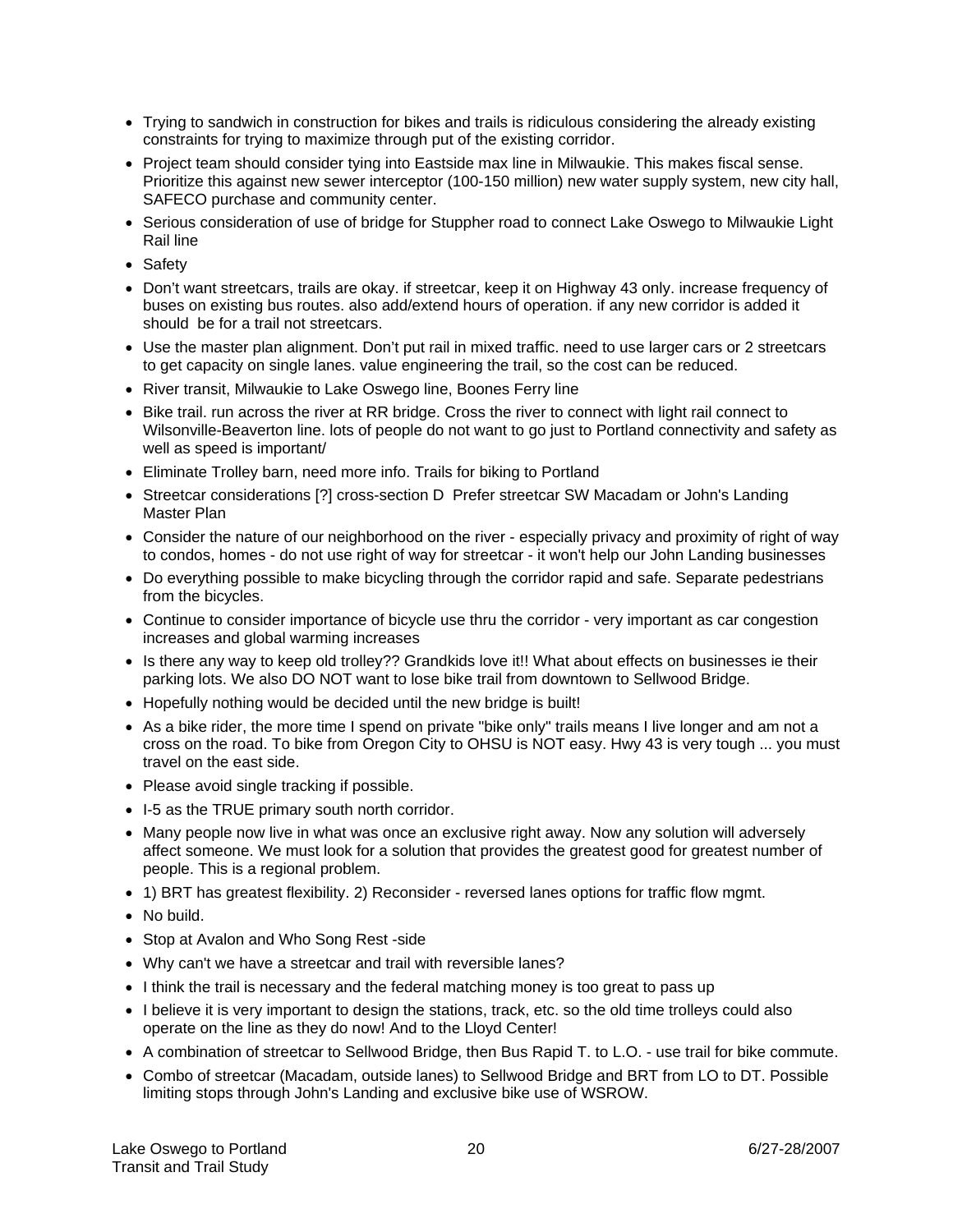#### **How did you hear about this open house?**

*"Other" responses:* 

- Attended LOPAC meetings
- Home owners Association
- Since the start by involvement
- LOPAC Meeting
- LO City Newsletter
- LO City Newsletter (Hello LO)
- City Hall called
- Meetings
- Attendance at LOPAC meetings
- Hello LO monthly news
- I'm on the mailing list
- LO down
- Scouts
- Scouts
- Boy scouts

#### **Do you have any comments about the format of tonight's open house? Is there anything we could do differently in the future?**

- Very well done. Thank you so much for being available for comments. Condemnation for all the betterment of all but a few.
- Could not hear opening power point on slide show would like to have seen a personal presentation where questions could have been asked.
- It would have been helpful to see the multi page handouts near the beginning instead of at the end.
- Format was good, a lot of work has gone into planning alternatives without much considerations to costs involved-8,7000 riders on buses would easily solve a lot of problems and would be less expensive. Buses are more flexible if need be routes can be extended or changed where as rail is "set"
- The presenters were very informative and helpful!
- Great, could see lots of pictures and handouts to study
- Well-publicized great location, great staffing, layout! Do more of these. LO Review, local radio and TV, Mayor, city council should all be aware and involved.
- Excellent for general and over all possibilities. See #10. No new homes or businesses in area between 43 and Willamette
- Great job
- Great-very informative and great talks too
- There is bus line (Tri-Met) operating currently. They may increase more route/line in the future, i think that would do the purpose of Public Transportation.
- Good job
- Like the format
- Very informative
- Very informative
- Seems that there was no organization or sequence to follow? "free for all". More space at air photos. What about extension to West Linn and Oregon City?
- Thank you for doing it.
- Should have been a Q&A session with all being able to hear Q&A
- No, you could not done differently. You guys have put-in an enormous talent, time and expertise into this project. I congratulate your for your task. Not an easy project to undertake.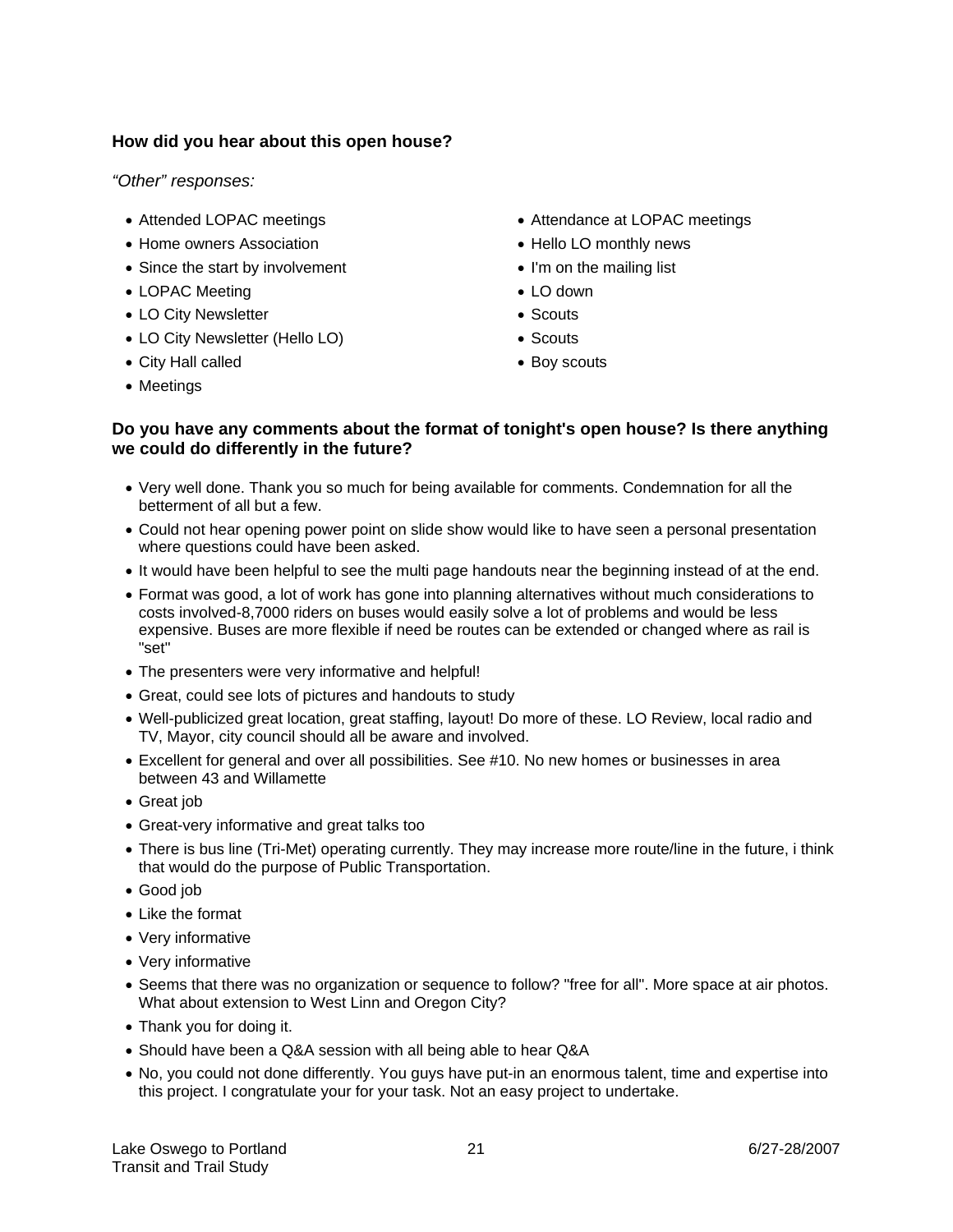- It's great
- Be sure to define abbreviations: many people don't know what "BRT" stood for. I wish that there was a way to provide input via the internet like the Sellwood Bridge Project provided.
- It confirms my concerns that this has been an "exercise" toward a pre-determined and conclusion. A local example of government waste and traffic subsidy too excess.
- Offering an opportunity to have questions answered is great-sending post cards and other info was a good idea.
- Fine
- Stalked presentation, false assumptions, half truths, understated capitol, operating costs, impact on neighborhoods not fairly stated or considered. Quit building the [lilly?]
- Feedback results. Consider the goal-is it reduction of traffic or ? Not really Clear. And if so, will it? Or will it make it worse. Don't care which streetcar, traffic jam is in LO. Need to extend thru LO. Thanks for great comms!
- Should have been a formal meeting where people could questions and everyone could hear answers.
- Good as is
- Figure out how to get more young people involved. Asses people's willingness to pay for these projects-for example would you vote for an assessment of \$x per look assessed valuation over 20 years (could do on this form or in a separate survey of one of the "stations")
- Well-conducted metro people were very helpful.
- Would these options be usable by senior citizens and/or handicapped. would they carry bikes, wheelchairs, etc?
- Good job on charting, staff had answers to most questions
- I particularly enjoyed the computer programs showing existing and potential stops, etc. Excellent presentation. Also liked the comparisons (cost, time, etc) of all alternatives.
- Very nice
- Please coordinate efforts with Hwy 43 culvert plans. Lisa Hamerlynch is City rep on this task force.
- I liked how you set this up. It was just a little small.
- Couldn't believe the number of "typos" on your charts-looks like you had a rush job. the whole things looks like the committee is ready to push ahead even thought the "big picture" looks flawed.
- I don't believe there is support for this project, but we didn't get to hear from the public at the open house. Compare cost of streetcar and tying into Eastside max and tell us!
- More food
- I think you guys have already made up your mind that you are going through with this expensive boon-doggle that serves very few people, and will only add to congestion and parking problems in station area.
- Well done, very informative. Good maps.
- You handled it very well. However, PLEASE no streetcar along Willamette Shoreline right of way.
- Thanks to Metro staff very helpful and pleasant
- It was good. The small video LCD monitor needs to allow a pause button.
- It was great very well organized
- Location Terrible -
- Thank you for your time and consideration great format
- Very nice
- Those PDOT maps were great! I really hope whoever made them got a huge raise. So informative!
- I noticed that a lot of helpers were lobbying for certain alternatives. Also the trolley scenario didn't list all advantages.